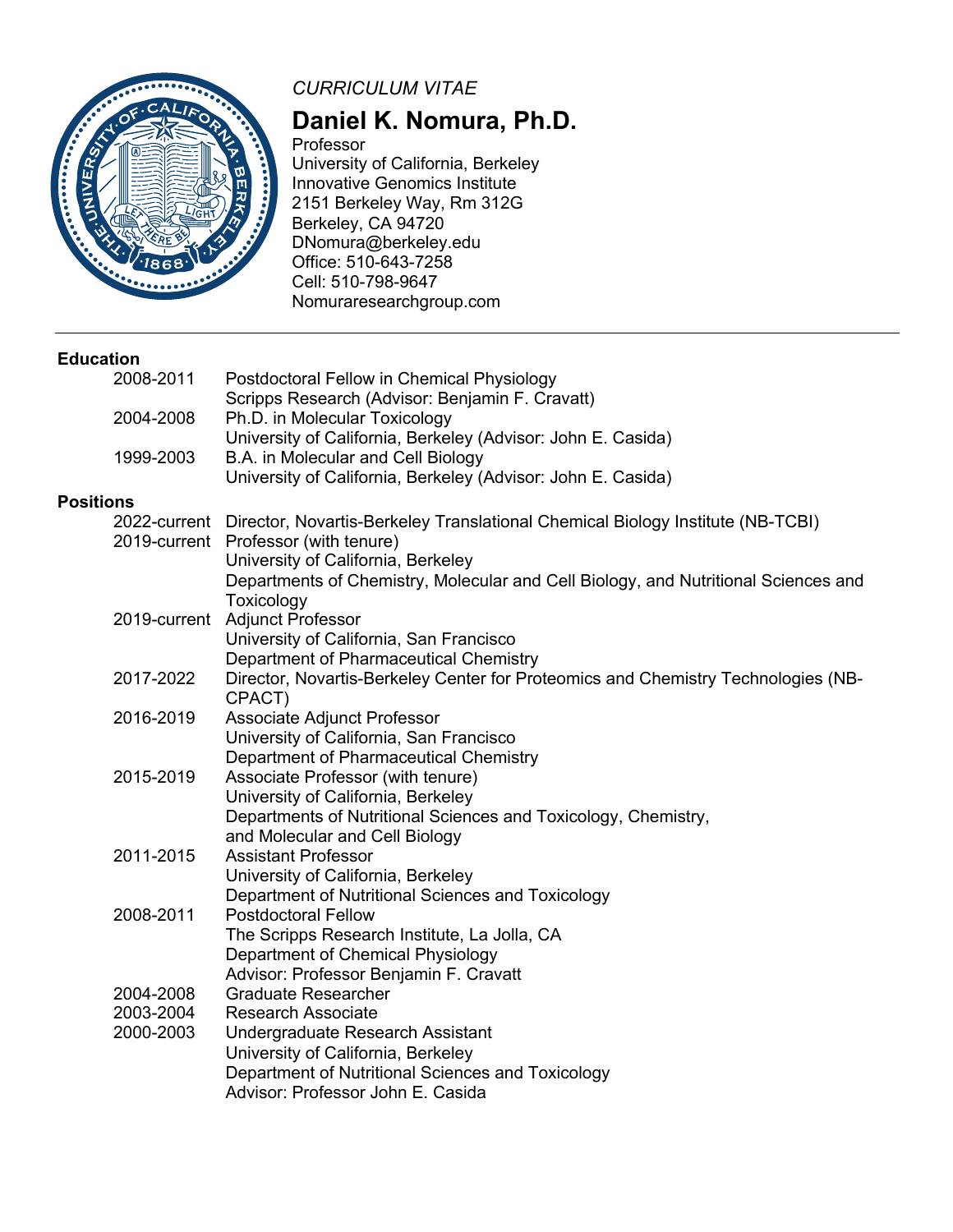## **Daniel K. Nomura Biography**

Dan Nomura is a Professor of Chemical Biology in the Departments of Chemistry, Molecular and Cell Biology, and Nutritional Sciences and Toxicology at the University of California, Berkeley and an Adjunct Professor in the Department of Pharmaceutical Chemistry at UCSF. Since 2017, he has also been the Director of the Novartis-Berkeley Translational Chemical Biology Institute focused on using chemoproteomic platforms to tackle the undruggable proteome. He is also Co-Founder and Head of the Scientific Advisory Board of Frontier Medicines, a start-up company focused on using chemoproteomics and machine learning approaches to tackle the undruggable proteome. He is also the Founder, member of the Board of Directors, and Head of the Scientific Advisory Board of Vicinitas Therapeutics based on his group's discovery of the Deubiquitinase Targeting Chimera (DUBTAC) platform for targeted protein stabilization. He is also on the Scientific Advisory Committee for the Mark Foundation for Cancer Research. He earned his B.A. in Molecular and Cell Biology and Ph.D. in Molecular Toxicology at UC Berkeley with Professor John Casida and was a postdoctoral fellow at Scripps Research with Professor Benjamin F. Cravatt before returning to Berkeley as a faculty member in 2011. Among his honors are selection as a Searle Scholar, American Cancer Society Research Scholar Award, the Department of Defense Breakthroughs Award, Eicosanoid Research Foundation Young Investigator Award, and the Mark Foundation for Cancer Research ASPIRE award.

## **Major Research Directions**

- 1. Chemoproteomics-enabled covalent ligand discovery platforms to tackle the undruggable proteome
- 2. Expanding the scope of targeted protein degradation using chemoproteomic platforms
- 3. Discovering new induced proximity-based therapeutic modalities

The Nomura Research Group is focused on reimagining druggability using chemoproteomic platforms to develop transformative medicines. One of the greatest challenges that we face in discovering new disease therapies is that most proteins are considered "undruggable," in that most proteins do not possess known binding pockets or "ligandable hotspots" that small-molecules can bind to modulate protein function. Our research group addresses this challenge by advancing and applying chemoproteomic platforms to discover and pharmacologically target unique and novel ligandable hotspots for disease therapy. We currently have three major research directions. Our first major focus is on developing and applying chemoproteomics-enabled covalent ligand discovery approaches to rapidly discover small-molecule therapeutic leads that target unique and novel ligandable hotspots for undruggable protein targets and pathways. Our second research area focuses on using chemoproteomic platforms to expand the scope of targeted protein degradation technologies. Our third research area focuses on using chemoproteomics-enabled covalent ligand discovery platforms to develop new induced proximity-based therapeutic modalities. Collectively, our lab is focused on developing next-generation transformative medicines through pioneering innovative chemical technologies to overcome challenges in drug discovery.

## **Awards and Fellowships**

| 2019 | Mark Foundation for Cancer Research ASPIRE award                            |
|------|-----------------------------------------------------------------------------|
| 2015 | ACS Research Scholar Award                                                  |
| 2015 | <b>DOD Breakthroughs Award Recipient</b>                                    |
| 2014 | Finalist in DOD Era of Hope Breast Cancer Research Award (top 5 candidates) |
| 2013 | Eicosanoid Research Foundation Young Investigator Award                     |
| 2013 | Selected US (ACS) Representative for Transatlantic Frontiers of Chemistry   |
|      | Conference                                                                  |
| 2013 | Hellman Fellows Awardee                                                     |
| 2013 | Michael J. Fox Foundation Target Validation Award                           |
| 2012 | Ellison Foundation for Aging Research Award (declined)                      |
| 2012 | Searle Scholar Award                                                        |
| 2012 | Outstanding Research Achievement Award from Nature Biotechnology/Amgen at   |
|      | <b>SF SciCafe</b>                                                           |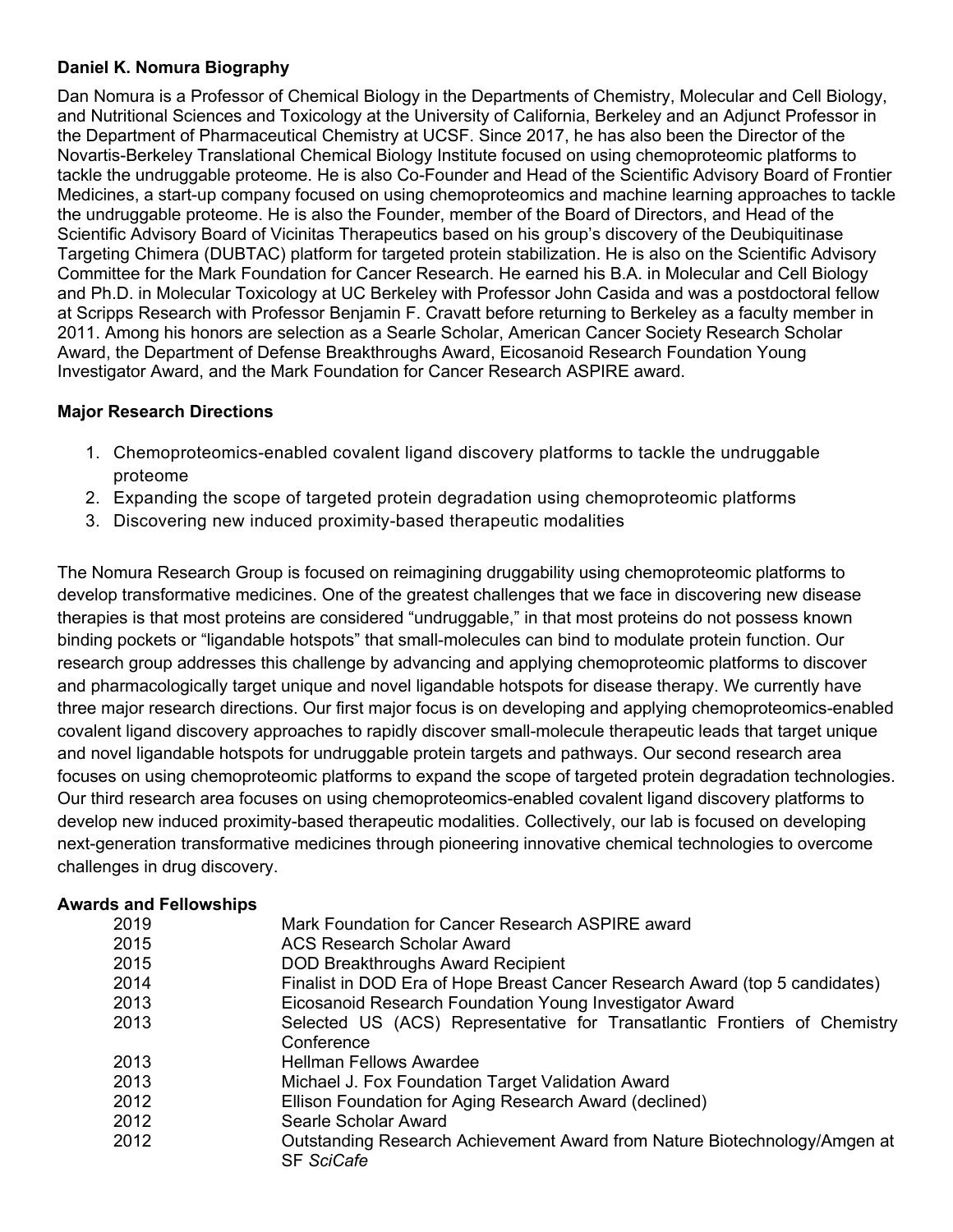|                     | 2010                                             | NIH Pathway to Independence (PI) Award (K99/R00)                                |
|---------------------|--------------------------------------------------|---------------------------------------------------------------------------------|
|                     | 2009                                             | American Cancer Society Postdoctoral Fellowship                                 |
|                     | 2009                                             | California Breast Cancer Research Program Postdoctoral Fellowship (declined)    |
|                     | 2008                                             | Adelle Davis Award for Nutritional Sciences Research                            |
| <b>Affiliations</b> |                                                  |                                                                                 |
|                     | 2022-current                                     | Director, Novartis-Berkeley Translational Chemical Biology Institute            |
|                     | 2022-current                                     | Scientific Advisory Board member of Ecto Therapeutics                           |
|                     | 2022-current                                     | Scientific Advisory Board member of Apertor Pharmaceuticals                     |
|                     | 2022-current                                     | American Association for Cancer Research (AACR) Chemistry in Cancer             |
|                     |                                                  | Research Working Group Steering Committee member                                |
|                     | 2022-current                                     | Founder, Chair of the Scientific Advisory Board, and Member of the Board of     |
|                     |                                                  | <b>Directors for Vicinitas Therapeutics</b>                                     |
|                     | 2022-current                                     | Associate Editor, Chemical Research in Toxicology                               |
|                     | 2021-current                                     | Scientific Advisory Board member of Photys Therapeutics                         |
|                     | 2021-current                                     | <b>Consultant for Droia Ventures</b>                                            |
|                     | 2021-current                                     | Scientific Advisory Board member of Zenagem Therapeutics                        |
|                     | 2021-current                                     | <b>Editorial Board Member of Cell Chemical Biology</b>                          |
|                     | 2021-current                                     | Scientific Advisory Committee Member, Mark Foundation for Cancer Research       |
|                     | 2020-current                                     | Scientific Advisory Board for the Undruggables, Kisaco Research                 |
|                     | 2019-current                                     | Investigator, Innovative Genomics Institute                                     |
|                     | 2018-2021                                        | Associate Editor of Cell Chemical Biology                                       |
|                     | 2018-current                                     | <b>Editor of Current Protocols in Chemical Biology</b>                          |
|                     | 2018-current                                     | Co-Founder, Chair of the Scientific Advisory Board, and Consultant for Frontier |
|                     |                                                  | <b>Medicines</b>                                                                |
|                     | 2018-current                                     | <b>Editorial Advisory Board for Chemical Research in Toxicology</b>             |
|                     | 2017-2022                                        | Director, Novartis-Berkeley Center for Proteomics and Chemistry Technologies    |
|                     | 2016-current                                     | Member, UCSF Helen Diller Family Comprehensive Cancer Center                    |
|                     | 2016-current                                     | Member, UCSF Breast Oncology Program                                            |
|                     | 2016-current                                     | Faculty in the Department of Molecular and Cell Biology, Biochemistry,          |
|                     |                                                  | Biophysics, and Structural Biology Division (UC Berkeley)                       |
|                     | 2016-current                                     | Adjunct Professor at UCSF, Department of Pharmaceutical Chemistry               |
|                     | 2015-current                                     | Faculty in the Department of Chemistry (UC Berkeley)                            |
|                     | 2012-current                                     | Member of the Synthetic Biology Institute (UC Berkeley)                         |
|                     | 2012-2019                                        | <b>Adviser for Abide Therapeutics</b>                                           |
|                     | 2012-current                                     | Endocrinology Graduate Group (UC Berkeley)                                      |
|                     | 2011-current                                     | Program in Metabolic Biology (UC Berkeley)                                      |
|                     | 2011-current                                     | Member of Chemical Biology Graduate Group (UC Berkeley)                         |
|                     | 2011-current                                     | Member of Molecular Toxicology Graduate Group (UC Berkeley)                     |
|                     | 2011-current                                     | Member of Molecular and Biochemical Nutrition Graduate Group (UC Berkeley)      |
|                     | 2011-current                                     | Faculty in the Department of Nutritional Sciences and Toxicology (UC Berkeley)  |
|                     |                                                  |                                                                                 |
|                     | <b>Professional Associations</b><br>2004-current | <b>American Chemical Society</b>                                                |
|                     | 2004-2008                                        | Society of Toxicology                                                           |
|                     |                                                  |                                                                                 |
|                     |                                                  |                                                                                 |

## **Academic Services**

| 2022-current | Director, Novartis-Berkeley Translational Chemical Biology Institute                           |
|--------------|------------------------------------------------------------------------------------------------|
| 2021         | Member, Faculty selection committee for hiring in chemistry for the Department<br>of Chemistry |
| 2020-2021    | Molecular and Cell Biology graduate admissions committee member                                |
| 2018-2019    | NST space committee                                                                            |
| 2018         | Cal Day NST Speaker                                                                            |
| 2018-2020    | Miller Fellow Advisory Committee for the Department of Chemistry                               |
| 2017-2022    | Director, Novartis-Berkeley Center for Proteomics and Chemistry Technologies                   |
| 2017-2021    | Member, Animal Care and Use Committee                                                          |
| 2017-2019    | Member, College of Natural Resources Executive Committee                                       |
|              |                                                                                                |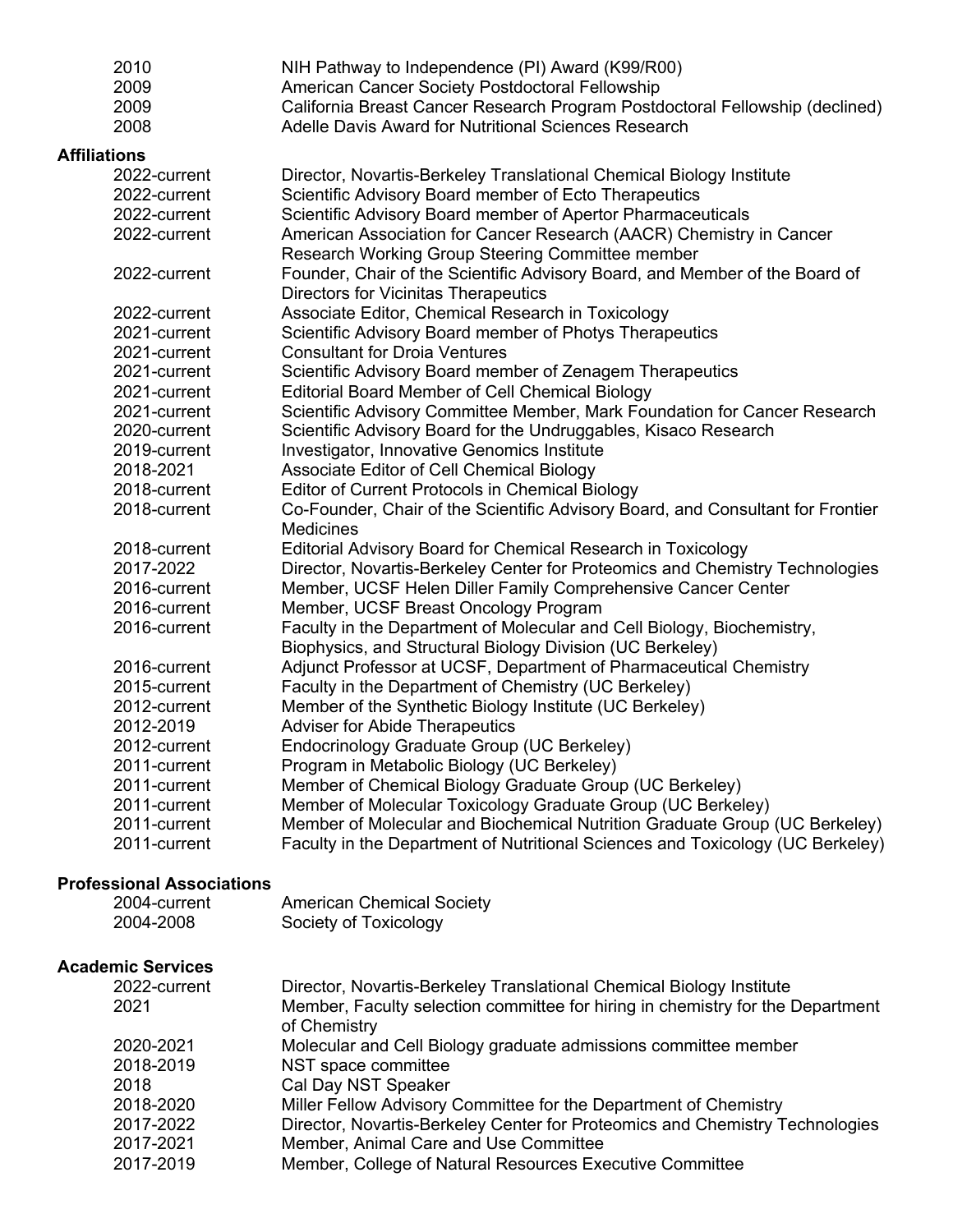| 2017         | Cal Day NST Speaker                                                               |
|--------------|-----------------------------------------------------------------------------------|
| 2016-2017    | Member, Faculty selection committee for hiring in cancer biology for the          |
|              | Molecular and Cell Biology department                                             |
| 2016-2017    | Member, Faculty selection committee for hiring the next chair for the Nutritional |
|              | Sciences and Toxicology department                                                |
| 2016-2017    | Faculty adviser for Chemistry-Chemical Biology students                           |
| 2016-current | Member, Executive/Long Range Planning committee for Nutritional Sciences and      |
|              | Toxicology                                                                        |
| 2016-2017    | Member, working group to advise on academic realignment as it pertains to the     |
|              | College of Natural Resources and the L&S Biological Sciences Division             |
| 2016-2021    | Member, Committee for Laboratory and Environmental Biosafety                      |
| 2014-current | Chair and Head Graduate Adviser, Molecular Toxicology Graduate Program            |
| 2014-2018    | Member, CNR Student Faculty Relations Committee                                   |
| 2014         | Member, Molecular and Cell Biology Cancer Faculty Search Committee                |
| 2014         | Speaker for CaISO Faculty Showcase                                                |
| 2013-2017    | Member, Metabolic Biology Graduate Affairs Committee                              |
| 2012-current | Regents' and Chancellors' Scholarship Faculty Mentor                              |
| 2012         | Member, Faculty Selection committee for the Nutritional Sciences and Toxicology   |
|              | Department                                                                        |
| 2012-2017    | Member, Seminar Speaker Selection Committee                                       |
| 2011-2018    | Member, Undergraduate Affairs Committee for the Nutritional Sciences and          |
|              | <b>Toxicology Department</b>                                                      |
| 2011-current | Member, Molecular Toxicology Graduate Affairs Committee                           |

## **Professional Services**

| 2022-current | Director, Novartis-Berkeley Translational Chemical Biology Insitute                  |
|--------------|--------------------------------------------------------------------------------------|
| 2022-current | Standing Member for NIH Synthetic and Biological Chemistry A Study Section<br>(SBCA) |
| 2022-current | Associate Editor for Chemical Research in Toxicology                                 |
| 2022         | Vice Chair for Bioorganic Chemistry Gordon Research Conference                       |
| 2021-2022    | External Scientific Consultant for the National Cancer Institute Fusion              |
|              | Oncoproteins in Childhood Cancers (FuSOnC2) Program                                  |
| 2021-current | <b>Editorial Board Member of Cell Chemical Biology</b>                               |
| 2018-2021    | <b>Editor of Cell Chemical Biology</b>                                               |
| 2018-current | Editor of Current Protocols in Chemical Biology                                      |
| 2018-current | Editorial Advisory Board for Chemical Research in Toxicology                         |
| 2018         | Discussion Leader at 2018 Bioorganic Chemistry Gordon Research Conference,           |
|              | Andover, New Hampshire.                                                              |
| 2018         | Study section ad hoc member for Enabling Bioanalytical and Imaging                   |
|              | Technologies (EBIT) study section                                                    |
| 2018         | Chair and organizer of EMBO meeting "Enzymes, biocatalysis and chemical              |
|              | biology: The new frontiers" Pavia, Italy.                                            |
| 2018         | Chair and organizer of "Chemoproteomics and Metabolomics" session at 2018            |
|              | ASBMB Experimental Biology meeting, San Diego                                        |
| 2017-2019    | Study section ad hoc member for Cancer Drug Development & Therapeutics               |
|              | (CDDT) study section                                                                 |
| 2017-2022    | Director, Novartis-Berkeley Center for Proteomics and Chemistry Technologies         |
| 2016         | Study section ad hoc member for Recurring Special Emphasis Panel NIH ZRG1            |
|              | BMCT-C(01) Molecular Targets and Cancer Intervention study section                   |
| 2016         | Study section member for Special Emphasis Panel NIH ZRG1 BSTU 50                     |
| 2015         | Editor for "Omics" Issue in Current Opinions in Chemical Biology                     |
| 2015-2018    | Adviser for 3-V Biosciences                                                          |
| 2012-2019    | Adviser for Abide Therapeutics (Acquired by Lundbeck Pharma in 2019)                 |
| 2011         | Editor Special Issue for Biochimica Biophysica Acta (Lipids in Cancer)               |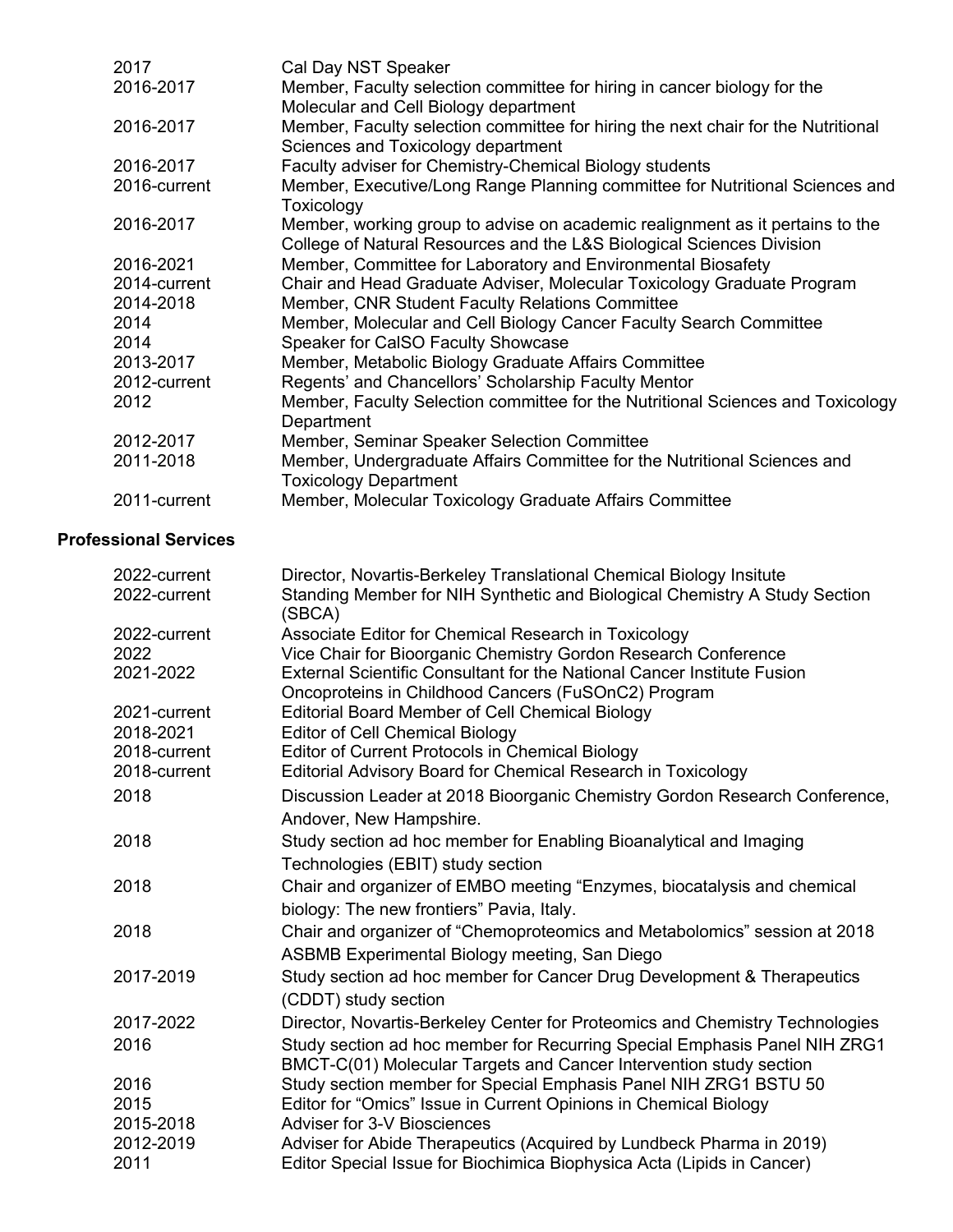**Reviewer for:** Cell, Molecular Cell, Cell Chemical Biology, Cell Metabolism, Cell Reports, Chemical Neurosciences, Chemical Reviews, Nature, Nature Chemical Biology, Nature Cell Biology, Chemical Sciences, PNAS, Biochimica et Biophysica Acta, Journal of the American Chemical Society, Nature Structural and Molecular Biology, Journal of Lipid Research, Journal of Clinical Investigation, Cancer and Metabolism, Molecular and Cellular Proteomics, ACS Chemical Biology, ACS Central Science, Journal of Biological Chemistry, eLife, Nature Chemistry

#### **Teaching**

| UC Berkeley Instructor for Introduction to Toxicology (NST11)               |
|-----------------------------------------------------------------------------|
| UC Berkeley Instructor for Freshman Seminar on: Chemical Biology as an      |
| Engine for Drug Discovery (Chem 24)                                         |
| UC Berkeley Instructor for                                                  |
| UC Berkeley Instructor for Introduction to Toxicology (NST11)               |
| UC Berkeley Instructor for Research in Toxicology (NST193)                  |
| UC Berkeley Instructor for Advanced Toxicology (NST110)                     |
| UC Berkeley Instructor for Introduction to Toxicology (NST11)               |
| UC Berkeley Instructor for Research in Toxicology (NST193)                  |
| UC Berkeley Instructor for Advanced Seminar in MCB (MCB290)                 |
| UC Berkeley Instructor for Advanced Toxicology (NST110)                     |
| UC Berkeley Instructor for Advanced Toxicology (NST110)                     |
| UC Berkeley Instructor for Research in Toxicology (NST193)                  |
| UC Berkeley Instructor for Introduction to Toxicology (NST11)               |
| UC Berkeley Instructor for Advanced Toxicology (NST110)                     |
| UC Berkeley Instructor for Research in Toxicology (NST193)                  |
| UC Berkeley Instructor for Introduction to Toxicology (NST11)               |
| UC Berkeley Instructor for Advanced Toxicology (NST110)                     |
| UC Berkeley Instructor for Research in Toxicology (NST193)                  |
| UC Berkeley Instructor for Introduction to Toxicology (NST11)               |
| UC Berkeley Instructor for Advanced Toxicology (NST110)                     |
| UC Berkeley Instructor for Introduction to Toxicology (NST11)               |
| UC Berkeley Instructor for Research in Toxicology (NST193)                  |
| UC Berkeley Instructor for Advanced Toxicology (NST110)                     |
| UC Berkeley Instructor for Introduction to Toxicology (NST11)               |
| UC Berkeley Instructor for Advanced Toxicology (NST110)                     |
| UC Berkeley Instructor for Introduction to Toxicology (NST11)               |
| UC Berkeley Instructor for Graduate Research Colloquium (NST292)            |
| UC Berkeley Instructor for Graduate Seminar (NST290): Chemical Approaches   |
| to Study Metabolism                                                         |
| UC Berkeley Instructor for Undergraduate Special Seminar (NST190): "-Omic   |
| Approaches to Study Metabolism"                                             |
| UC Berkeley Lecturer for Molecular Toxicology (NST120)                      |
| UC Berkeley Co-Instructor and Graduate Student Instructor for Advanced      |
| Toxicology (NST110)                                                         |
| UC Berkeley Guest Lecturer for Pesticide Chemistry and Toxicology (ESPM148) |
| UC Berkeley Lecturer for Molecular Toxicology (NST120)                      |
|                                                                             |

#### **Publications**

#### **2022**

**1.** Moon P\*, Boike L\*, Dovala D\*, Henning NJ\*, Knapp M\*, Spradlin JN\*, Ward CC\*, Wolleb H\*, Zammit CM\*, Fuller D, Blake G, Murphy JP, Wang F, Lu Y, Moquin SA, Tandeske L, Hesse MJ, McKenna JM, Tallarico JA, Schirle M, Toste FD<sup>#</sup>, **Nomura DK<sup>#</sup>** (2022) Discovery of potent pyrazoline-based covalent SARS-CoV-2 main protease inhibitors. *BioRxiv,* Submitted*.* (\*co-first authors; #co-corresponding authors)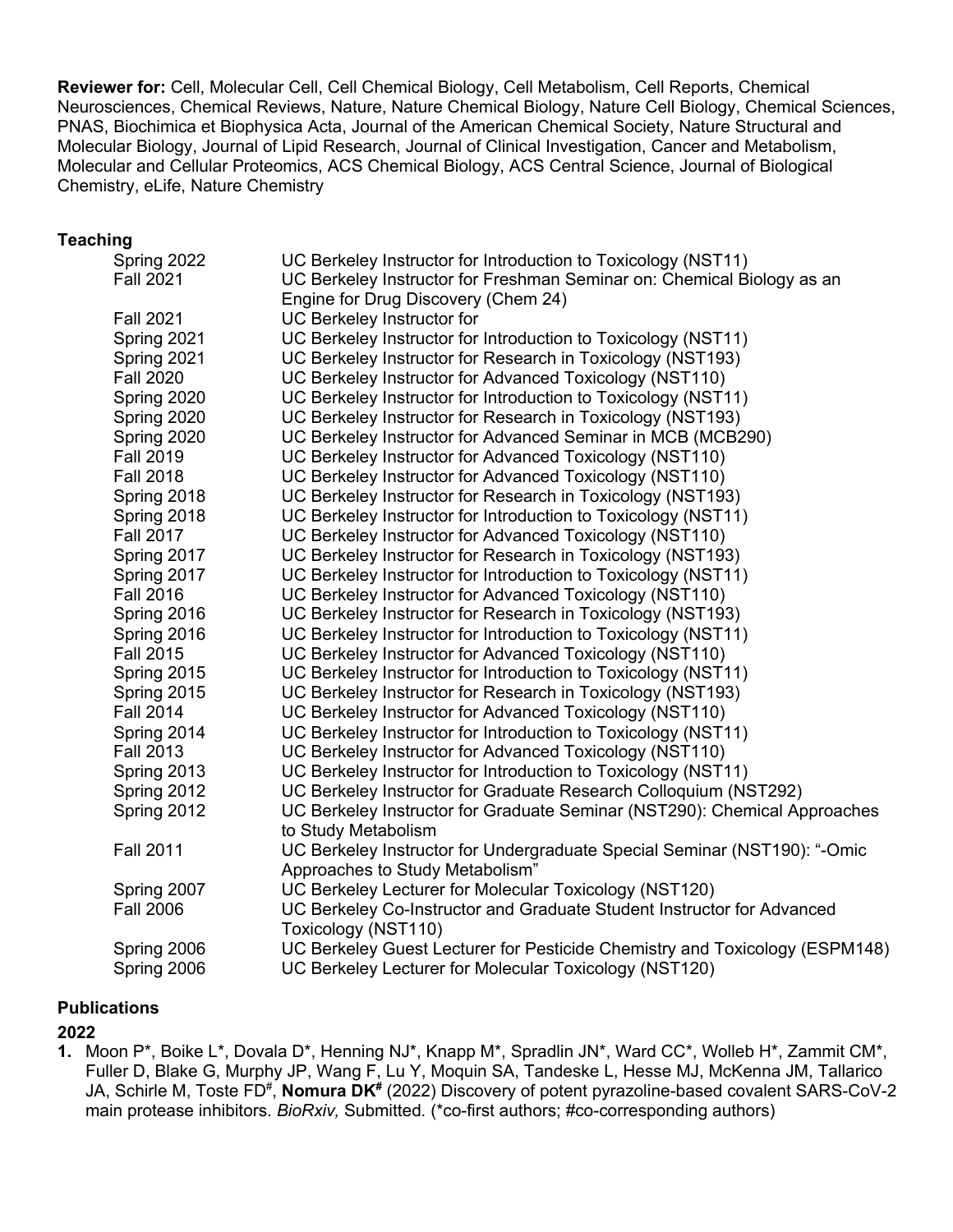- **2.** Page ACS, Scholz SO, Keenan KN, Spradlin JN, Belcher BP, Brittain SM, Tallarico JA, McKenna JM, Schirle M, **Nomura DK\***, Toste FD\* (2022) Photo-Brook rearrangement of acyl silanes as a strategy for photoaffinity probe design. *Chemical Science* 13, 3851-3856. PMID 35432890 (\*co-corresponding author)
- **3.** Henning NJ\*, Boike L\*, Spradlin JN, Ward CC, Liu G, Zhang E, Belcher BP, Brittain SM, Hesse M, Dovala D, McGregor LM, Veldez Misiolek R, Plasschaert LW, Rowlands DJ, Wang F, Frank AO, Fuller D, Estes AR, Randal KL, Panidapu A, McKenna JM, Tallarico JA, Schirle M, **Nomura DK** (2022) Deubiquitinasetargeting chimeras for targeted protein stabilization. *Nature Chemical Biology,* 18, 412-421. PMID 35210618 (\* co-first authorship)
- 4. Henning NJ\*, Manford AG\*, Spradlin JN, Brittain SM, McKenna JM, Tallarico JA, Schirle M, Rape M<sup>#</sup>, **Nomura DK<sup>#</sup>** (2022) Discovery of a covalent FEM1B recruiter for targeted protein degradation applications. *Journal of the American Chemical Society* 144, 701-708. PMID 34994556 (\*co-first authorship; #cocorresponding authorship)

- **5.** Belcher BP, Ward CC, **Nomura DK** (2021) Ligandability of E3 ligases for targeted protein degradation applications. *Biochemistry* doi:10.1021/acs.biochem.1c00464. PMID 34473924
- **6.** Trauner D, Fischer C, Nynke V, Peitsinis Z, Ruhmann P, Yang C, Spradlin J, Dovala D, **Nomura D**, Zhang Y (2021) De novo design of SARS-CoV-2 Main Protease Inhibitors. Synlett, 33, 458-463. PMID 35282568
- **7. Nomura DK**, Dey M (2021) Advances and opportunities in targeted protein degradation. *Cell Chemical Biology* 15, 887-888. PMID 34270936
- **8.** Spradlin JN, Zhang E, **Nomura DK** (2021) Reimagining Druggability using Chemoproteomic Platforms. *Accounts of Chemical Research.* 54, 1801-1813. PMID 33733731
- 9. Luo M<sup>\*</sup>, Spradlin JN<sup>\*</sup>, Boike L, Tong B, Brittain SM, McKenna JM, Tallarico JA, Schirle M, Maimone TJ<sup>#</sup>, Nomura DK<sup>#</sup>. (2021) Chemoproteomics-enabled ligand discovery of covalent RNF114-based degraders that mimic natural product function. *Cell Chemical Biology* 28, 559-566. PMID 33513350 (\*co-first authorship, # co-corresponding authorship)
- **10.** Boike L\*, Cioffi AG\*, Majewski FC, Co J, Henning NJ, Jones MD, Liu G, McKenna JM, Tallarico JA, Schirle M, **Nomura DK**. (2021) Discovery of a functional covalent ligand targeting an intrinsically disordered cysteine within MYC. *Cell Chemical Biology* 28, 4-13. PMID 32966806 (\*co-first authorship)
- **11.** Tong B, Belcher BP, **Nomura DK**, Maimone TJ (2021) Chemical investigations into the biosynthesis of the gymnastatin and dankastatin alkaloids. *Chemical Science* 12, 8884-8891. PMID 34257889
- **12.** Biering SB, Van Dis E, Wehri E, Yamashiro LH, Nguyenla X, Dugast-Darzacq C, Graham TGW, Stroumza JR, Golovkine GR, Roberts AW, Fines DM, Spradlin JN, Ward CC, Bajaj T, Dovala D, Schulze Gahmen U, Bajaj R, Fox DM, Ott M, Murthy N, **Nomura DK**, Schaletzky J, Stanley SA (2021) Screening a library of FDA-approved and bioactive compounds for antiviral activity against SARS-CoV-2. *ACS Infectious Diseases* 7, 2337-2351. PMID 34129317
- **13.** Kilinc S, Paisner R, Camarda R, Gupta S, Momcilovic O, Kohnz RA, L'Etoile ND, Perera RM, **Nomura DK**, Goga A (2021) Oncogene regulated release of extracellular vesicles. *Developmental Cell* 56, 1989-2006. PMID 34118203
- **14.** Tharp KM, Higuchi-Sanabria R, Timblin GA, Ford B, Garzon-Coral C, Schneider C, Muncie JM, Stashko C, Daniele JR, Moore AS, Frankino PA, Homentcovschi S, Manoli SS, Shao H, Richards AL, Chen KH, Hoeve JT, Ku GM, Hellerstein M, **Nomura DK**, Saiko K, Gestwicki J, Dunn AR, Krogan NJ, Swaney DL, Dillin A, Weaver VM. (2021) Adhesion-mediated mechanosignaling forces mitohormesis. *Cell Metabolism* 33,1322- 1341. PMID 34019840
- **15.** Timblin GA, Tharp KM, Ford B, Winchenster JM, Wang J, Zhu S, Khan RI, Louie SK, Iavarone AT, ten Hoeve J, **Nomura DK**, Stahl A, Saijo K (2021) Mitohormesis reprograms macrophage metabolism to enforce tolerance. *Nature Metabolism* 3, 618-635. PMID 34031590
- **16.** Moldavski O, Zushin P-JH, Berdan CA, Van Eijkeren RJ, Jiang X, Qian M, Ory DS, Covey SF, **Nomura DK**, Stahl A, Weiss EJ, Zoncu R (2021) 4B-hydroxycholesterol is a pro-lipogenic factor that promotes SREBP1c expression and activity through Liver X-receptor. *Journal of Lipid Research*, 62, 100051. PMID 33631213
- **17.** Cho H, Shen Q, Zhang LH, Okumura M, Kawakami A, Ambrose J, Sigoillot F, Miller HR, Gleim S, Cobos-Correa A, Wang Y, Piechon P, Roma G, Eggiman F, Moore C, Aspesi Jr. P, Mapa FA, Burks H, Ross NT, Krastel P, Hild M, Maimone TJ, Fisher DE, **Nomura DK**, Tallarico JT, Canham SM, Jenkins JL, Forrester WC (2021) CYP27A1 dependent anti-melanoma activity of limonoid natural products targets mitochondrial metabolism. *Cell Chemical Biology* 28, 1407-1419. PMID 33794192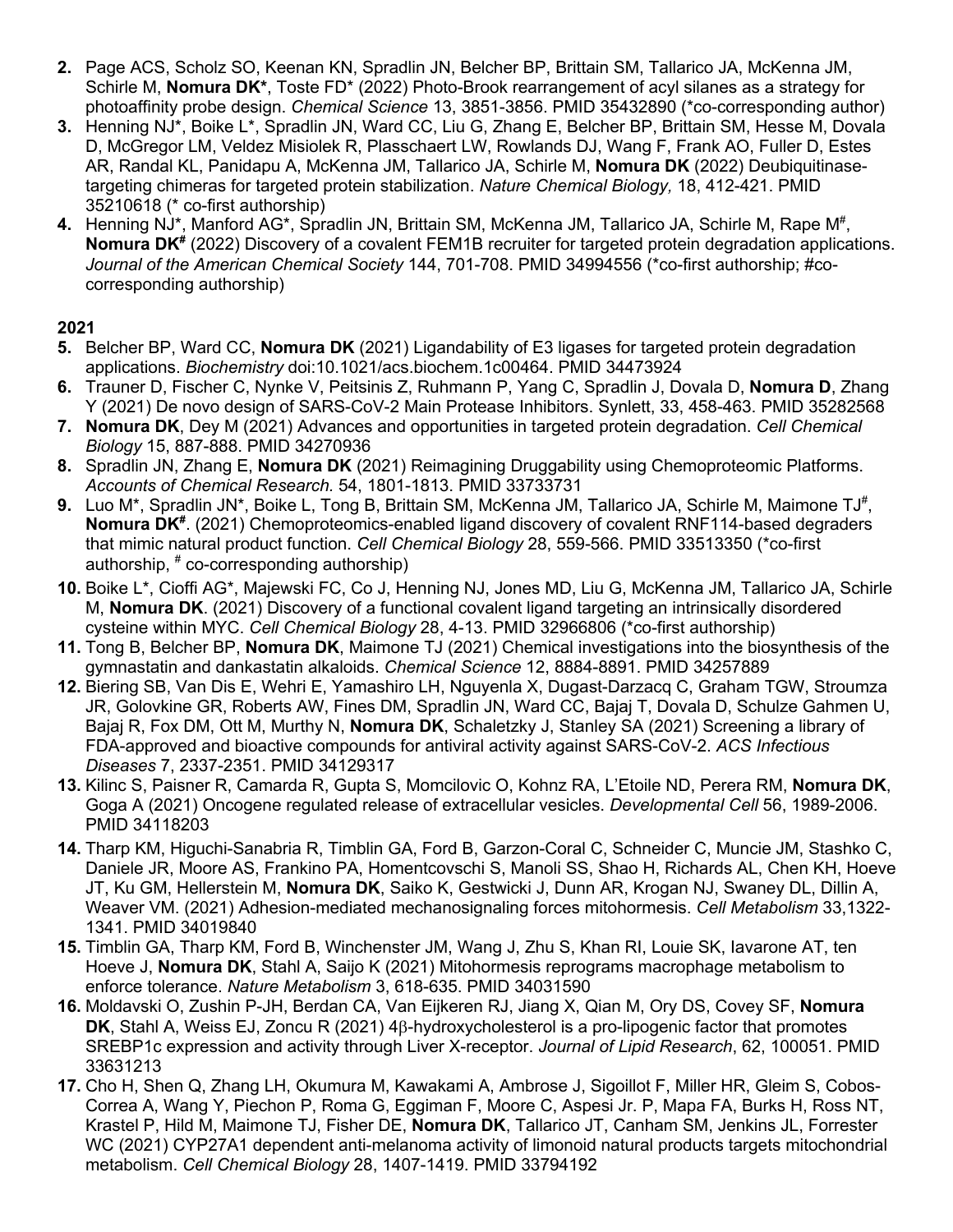**18.** Tosic I, Heppler LN, Egusquiaguirre SP, Boehnke N, Correa S, Costa DF, Grossman EA, Pal S, Richardson D, Ivanov AR, Haas-Kogan DA, **Nomura DK**, Hammond PT, Frank DA (2021) Lipidome-based targeting of STAT3-driven breast cancer cells using poly-L-glutamic acid-coated layer-by-layer nanoparticles. *Molecular Cancer Therapeutics* 20, 726-738. PMID 33536189

## **2020**

- **19.** Isobe Y, Okumura M, White R, McGregor LM, Brittain SM, Jones MD, Liang X, White R, Forrester W, McKenna JM, Tallarico JA, Schirle M, Maimone TJ\*, **Nomura DK\*** (2020) Manumycin polyketides act as molecular glues between UBR7 and P53. *Nature Chemical Biology* 16, 1189-1198. PMID 3257277 (\*cocorresponding author)
- **20.** Tong B\*, Spradlin JN\*, Novaes LFT, Zhang E, Hu X, Moeller M, Brittain SM, McGregor LM, McKenna JM, Tallarico JA, Schirle M, Maimone TJ<sup>#</sup>, **Nomura DK<sup>#</sup>.** (2020) A nimbolide-based kinase degrader preferentially degrades oncogenic BCR-ABL. *ACS Chemical Biology* 15, 1788-1794. PMID 32568522 (\*cofirst authorship; # co-corresponding authorship)
- 21. Tong B\*, Luo M\*, Xie Y, Spradlin JN, Tallarico JA, McKenna JM, Schirle M, Maimone TJ<sup>#</sup>, **Nomura DK<sup>#</sup>.** (2020) Bardoxolone Conjugation Enables Targeted Protein Degradation of BRD4. *Scientific Reports* 10, 15543. PMID 32968148 (\*co-first authorship; # co-corresponding authorship)
- **22.** Manford AG, Rodriguez-Perez F, Shih KY, Shi Z, Berdan CB, Choe M, Titov DV, **Nomura DK**, Rape M (2020) A cellular mechanism to detect and alleviate reductive stress. *Cell* 183, 46-61. PMID 32941802
- **23.** Sponton CH, Hosonoro T, Taura J, Jedrychowski MP, Yoneshiro T, Wang Q, Takahashi M, Matsui Y, Ikeda K, Oguri Y, Tajima K, Shinoda K, Pradham R, Chen Y, Brown Z, Roberts LS, Ward CC, Taoka H, Yokohama Y, Watanabe M, Karasawa H, **Nomura DK**, Kajimura S (2020) The regulation of glucose and lipid homeostasis via PLTP as a mediator of BAT-liver communication. *EMBO Reports* 21, e49828. PMID 32672883
- **24.** Ibars M, Maier MT, Yulyaningsih E, Perez L, Cheang R, Vihelmsson A, Louie SM, Wegner SA, Yuan X, Eltzschig HK, Hopf FW, **Nomura DK**, Koliwad SK, Xu AW (2020) Neuronal modulation of hepatic lipid accumulation induced by binge-like drinking. *American Journal of Physiology: Endocrinology and Metabolism* 318, E655-E666. PMID 32045262
- **25.** Coles GL, Cristea S, Webber JT, Levin RS, Moss SM, He A, Sangodkar J, Hwang YC, Arand J, Drainas AP, Mooney NA, Demeter J, Spradlin JN, Mauch B, Le V, Shue YT, Ko JH, Lee MC, Kong C, **Nomura DK**, Ohlmeyer M, Swaney DL, Korgan N, Jackson PK, Narla G, Gordan JD, Shokat K, Sage J (2020) Unbiased proteomic profiling uncovers a targetable GNAS/PKA/PP2A axis in small cell lung cancer stem cells. *Cancer Cell* 38, 129-143. PMID 32521271

- 26. Chung CY-S\*, Shin HR\*, Berdan CA, Ford B, Ward CC, Olzmann JA, Zoncu R<sup>#</sup>, Nomura DK<sup>#</sup> (2019) Covalent targeting of the vacuolar H+ -ATPase activates autophagy via mTORC1 inhibition. *Nature Chemical Biology* 15, 776-785. PMID 31285595 (\*co-first authorship; #co-corresponding authorship)
- **27.** Spradlin JN, Hu X, Ward CC, Brittain SM, Jones MD, Ou L, To M, Proudfoot A, Ornelas E, Woldegiorgis M, Olzmann JA, Bussiere DE, Thomas JR, Tallarico JA, McKenna JM, Schirle M, Maimone TJ\*, **Nomura DK\***  (2019) Harnessing the anti-cancer natural product nimbolide for targeted protein degradation. *Nature Chemical Biology* 15, 747-755. PMID 31209351 (\*co-corresponding authors)
- **28.** Ward CC, Kleinman JI, Chung CYS, Kim K, Petri Y, Lee PS, Thomas JR, Tallarico JA, McKenna JM, Schirle M, **Nomura DK** (2019) Covalent ligand screening uncovers a RNF4 E3 ligase recruiter for targeted protein degradation applications. *ACS Chemical Biology* 14, 2430-2440. PMID 31059647
- *29.* Berdan CA, Ho R, Lehtola HS, To M, Hu X, Huffman TR, Petri Y, Altobelli CR, Demeulenaere SG, Olzmann JA, Maimone TJ\*, **Nomura DK\*** (2019) Parthenolide covalently targets and inhibits focal adhesion kinase in breast cancer cells. *Cell Chemical Biology* 26, 1027-1035. PMID 31080076 (\*cocorresponding authorship)
- **30.** Ahyong V, Berdan CA, Burke TP, **Nomura DK**, Welch MD (2019) A metabolic dependency for host isoprenoids in the obligate intracellular pathogen *Rickettsia parkeri* underlies a sensitivity to the statin class of host-targeted therapeutics. mSphere 4 (6), e00536-19. PMID 31722991
- **31.** Bersuker K, Hendricks J, Li Z, Magtanong L, Ford B, Tang PH, Roberts MA, Tong B, Maimone TJ, Zoncu R, Bassik MC, **Nomura DK**, Dixon SJ, Olzmann JA (2019) The CoQ oxidoreductase FSP1 acts parallel to GPX4 to inhibit ferroptosis. *Nature* 575, 688-692. PMID 31634900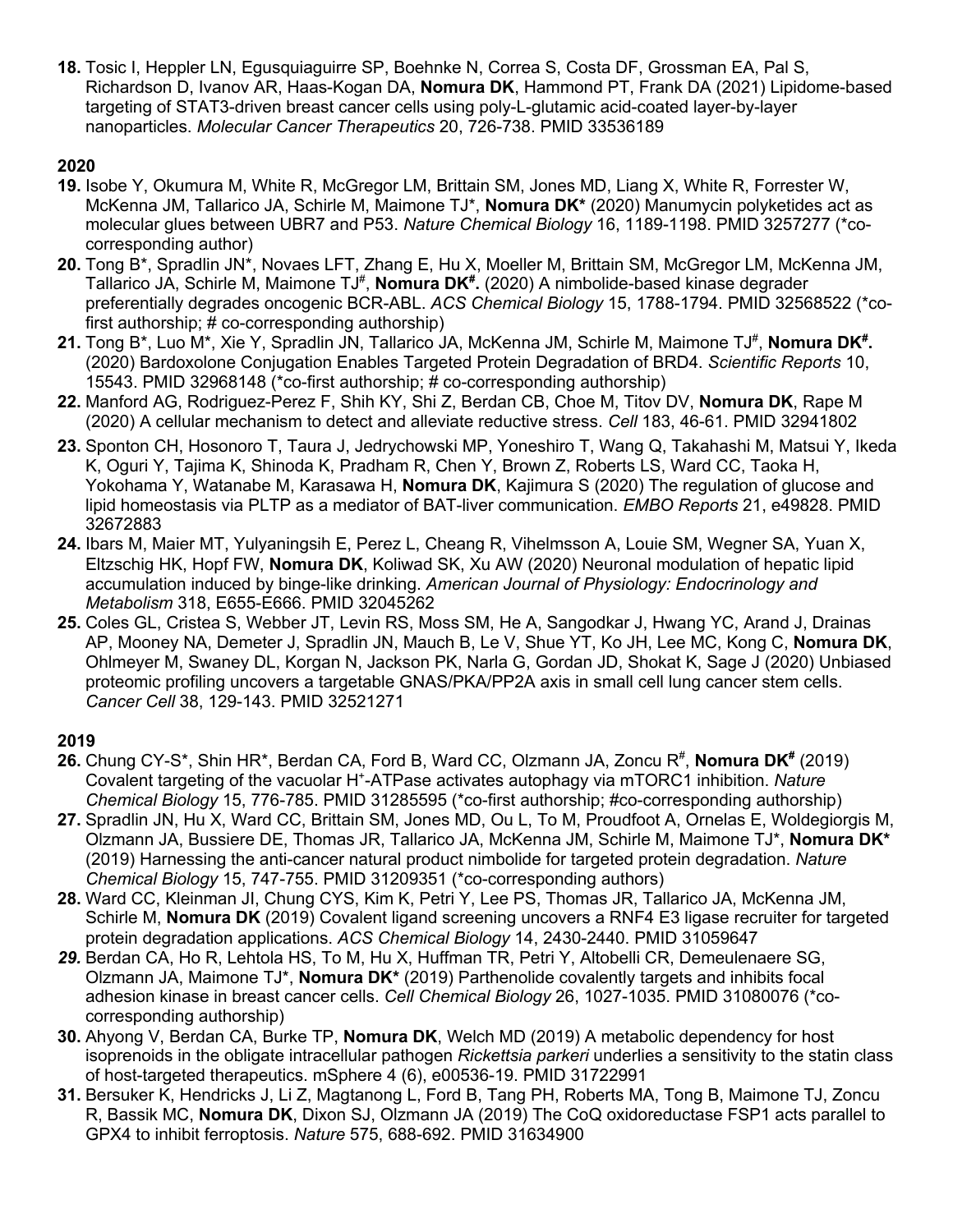- *32.* Lim C-Y, Davis O, Shin H, Zhang J, Berdan CB, Jiang X, Counihan JL, Ory D, Nomura DK, Zoncu R (2019) ER-lysosome contacts enable cholesterol sensing by mTORC1 and drive aberrant growth signaling in Niemann-Pick type C. *Nature Cell Biology* 21, 1206-1218. PMID 31548609
- **33.** Lee K, Yesilkanal AE, Wynne JP, Frakenberger C, Liu J, Yan J, Elbaz M, Rabe DC, Rustandy FD, Tiwari P, Grossman EA, Hart PC, Kang C, Sanderson SM, Andrade J, **Nomura DK**, Bonini MG, Locasale JW, Rosner MR (2019) Effective breast cancer combination therapy targeting BACH1 and mitochondrial metabolism. *Nature* 568, 254-258. PMID 30842661
- **34.** Watt MJ, Clark AK, Selth LA, Haynes VR, Lister N, Rebello R, Porter LH, Niranjan B, Whitby ST, Lo J, Huang C, Schittenhelm RB, Anderson KE, Furic L, Wijayaratne PR, Matzaris M, Montgomer MK, Parpargiris M, Norden S, Febbraio M, Risbridger GP, Frydenberg M, **Nomura DK**, Taylor RA. (2019) Suppressing fatty acid uptake has therapeutic effects in preclinical models of prostate cancer. *Science Translational Medicine* 11(478):eaau5758. PMID 3078288
- **35.** Herber CB, Krause WC, Wang L, Bayrer JR, Li A, Schmitz M, Fields A, Ford B, Zhang Z, Reid MS, **Nomura DK**, Nissenson RA, Correa SM, Ingraham HA (2019) Estrogen signaling in arcuate *Kiss1* neurons suppresses a sex-dependent female circuit promoting dense strong bones. *Nature Communications*, 10, 163. PMID 30635563
- **36.** Magtanong L, Ko P-J, To M, Cao JY, Tarangelo AN, Ward CC, Cho KY, Patti GJ, **Nomura DK**, Olzmann JA, Dixon SJ (2019) Exogenous monounsaturated fatty acids suppress non-apoptotic cell death. *Cell Chemical Biology* 26, 420-432. PMID 30686757
- **37.** Stazi G, Battistelli C, Piano V, Mazzone R, Marrocco B, Marchese S, Louie SM, Zwergel C, Antonini L, Patsilinakos A, Ragno R, Viviano M, Sbardella G, Ciogli A, Fabrizi G, Cirilli R, Strippoli R, Marchetti A, Tripodi M, **Nomura DK**, Mattevi A, Mai A, Valente S (2019) Development of alky glycerone phosphate synthase inhibitors: Structure-activity relationship and effects on ether lipids and epithelial-to-mesechymal transition in cancer cells. *European Journal of Medicinal Chemistry* 163, 722-735. PMID 30576903
- **38.** Volkmar N, Thezenas M-L, Louie SM, Juszkiewicz S, **Nomura DK**, Hegde RS, Kessler BM, Christianson JC (2019) The ER membrane protein complex (EMC) promotes biogenesis of sterol-related enzymes maintaining cholesterol homeostasis. *Journal of Cell Science* 132, pii:jcs223453. PMID 30578317

- **39. Nomura DK** (2018) Virtual Issue on the Work of John Casida. *Chemical Research in Toxicology* 31, 637- 638. PMID 30080400
- **40. Nomura DK\*** and Maimone TJ\*. (2018) Target identification of bioactive covalently-acting natural products. *Current Topics in Microbiology and Immunology* 420, 351-374. PMID 30105423 (\*co-corresponding authorship)
- **41.** Counihan JL\*, Wiggenhorn A\*, Anderson KE, **Nomura DK**. (2018) Chemoproteomics-enabled covalent ligand screening reveals ALDH3A1 as a lung cancer target. *ACS Chemical Biology* 13, 1970-1977. (\*cofirst authors) PMID 300004670
- **42.** Counihan JL, Grossman EA, **Nomura DK**. (2018) Cancer metabolism: current understanding and therapies. *Chemical Reviews* 118, 6893-6923. PMID 29939018
- **43.** Long JZ, Roche AM, Berdan CA, Louie SM, Roberts AJ, Svensson KJ, Dou FY, Bateman LA, Mina AI, Deng Z, Jedrychowski MP, Lin H, Kamenecka T, Asara JM, Griffin PR, Banks AS, **Nomura DK,**  Spiegelman BM. (2018) Ablation of PM20D1 reveals N-acyl amino acid control of metabolism and nociception. *Proceedings of the National Academy of Sciences, U.S.A.* 115, E6937-E6945. PMID 29967167
- **44.** Fernandez RF, Kim SQ, Zhao Y, Foguth RM, Weera MM, Counihan JL, **Nomura DK**, Chester JA, Cannon JR, Ellis JM (2018) Acyl-CoA synthetase 6 enriches the neuroprotective omega-3 fatty acid DHA in the brain. *Proceedings of the National Academy of Sciences, U.S.A.* 115, 12525-12530. PMID 30327559
- **45.** Zhou M, Ford B, Lee D, Huen K, Tran Y, Bradman A, Gunier R, Eskenazi B, **Nomura DK**, Holland NT (2018) Metabolomic markers of phthalate exposure in plasma and urine of pregnant women. *Frontiers in Public Health* 6, 298. PMID 30406068
- **46.** Wallace M, Green CR, Roberts LS, Lee YM, McCarville J, Sanchez-Gurmaches J, Meurs N, Gengatharan JM, Hover J, Phillips SA, Ciaraldi TP, Guertin DA, Cabrales P, Ayres JS, **Nomura DK**, Loomba R, Metallo CM (2018) Enzyme promiscuity drives branched-chain fatty acid synthesis in adipose tissue. *Nature Chemical Biology* 14, 1021-1031. PMID 30327559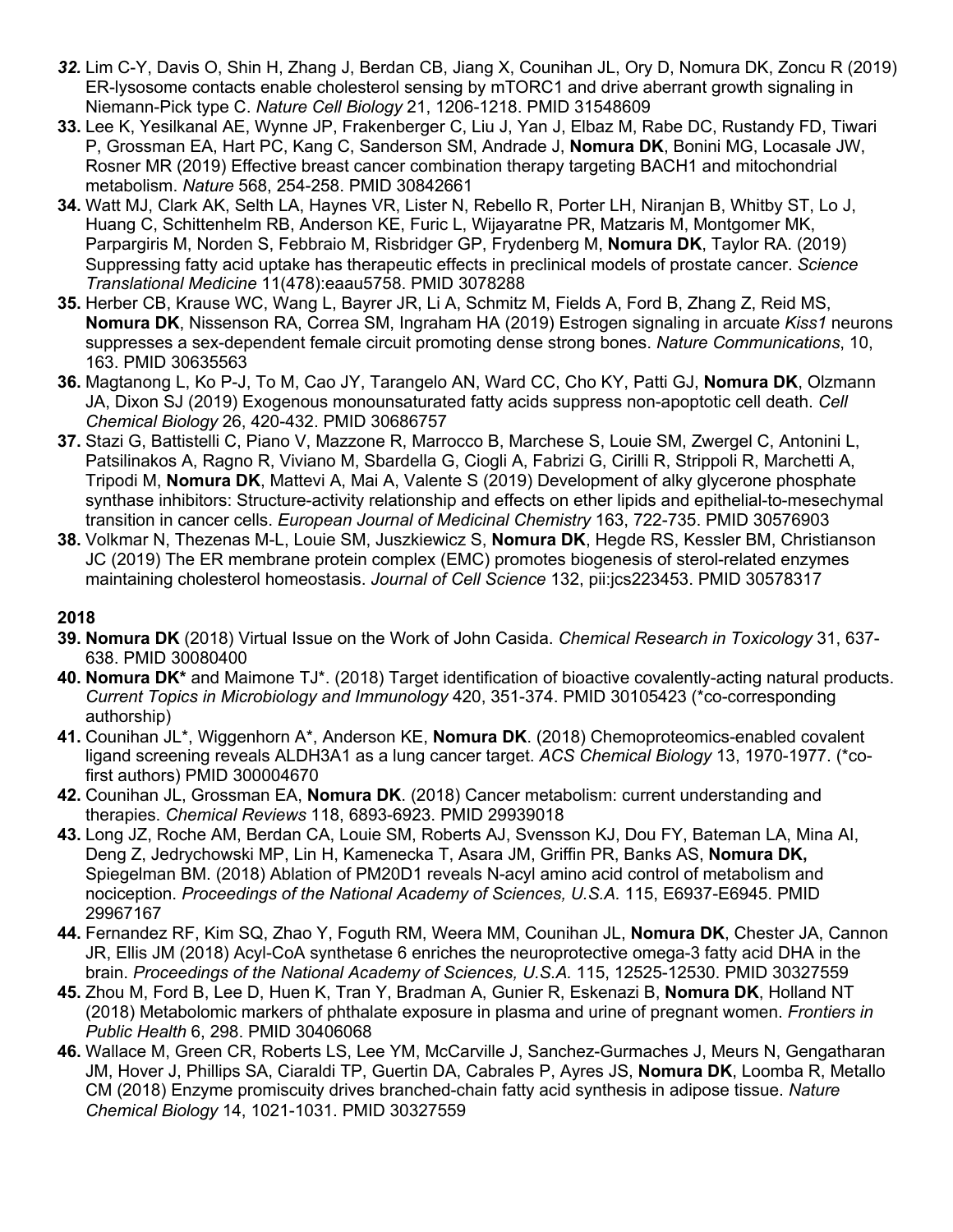- **47.** Van Dalfsen KM, Hodapp S, Keskin A, Otto GM, Berdan CA, Higdon A, Cheunkarndee T, **Nomura DK**, Jovanovic M, Brar GA. (2018) Global proteome remodeling during ER stress involves Hac1-driven expression of long undecoded transcript isoforms. *Developmental Cell* 46, 219-235. PMID 30016623
- **48.** Tam AB, Roberts LS, Chandra V, Rivera IG, **Nomura DK**, Forbes DJ, Niwa M. (2018) The UPR activator ATF6 responds to proteotoxic and lipotoxic stress by distinct mechanisms. *Developmental Cell* 46, 327- 343. PMID 30086303
- **49.** Patra KC, Kato Y, Mizukami Y, Widholz S, Boukhali M, Revenco I, Grossman EA, Ji F, Sadreyev RI, Liss AS, Screaton RA, Sakamoto K, Ryan DP, Mino-Kenudson M, Fernandez-del Castillo C, **Nomura DK**, Haas W, Bardeesy N. (2018) Mutant GNAS drives pancreatic tumorigenesis by inducing PKA-mediated SIK suppression and reprogramming lipid metabolism. *Nature Cell Biology* 20, 811-822. PMID 29941929
- **50.** Maier MT, Vilhelmsson A, Louie SM, Vagena E, **Nomura DK**, Koliwad SK, Xu AW. (2018) Regulation of hepatic lipid accumulation and distribution by Agouti-relation protein in male mice. *Endocrinology* 159, 2408-2420. PMID 29750244
- **51.** Lin H, Long JZ, Roche AM, Svensson KJ, Dou F, Chang MR, Srutzenberg T, Ruiz C, Cameron MD, Novick SJ, Berdan CA, Louie SM, **Nomura DK**, Spiegelman BM, Griffin PR, Kamenecka TM. (2018) Discovery of hydrolysis-resistant isoindoline N-acyl amino acid analogs that stimulate mitochondrial respiration. *Journal of Medicinal Chemistry* 61, 3224-3230. PMID 29533650
- **52.** Tomin T, Fritz K, Gindlhuber J, Waldherr L, Pucher B, Thallinger GG, **Nomura DK**, Schittmayer M, Birner-Gruenberger R. (2018) Deletion of adipose triglyceride lipase links triacylglycerol accumulation to a more aggressive phenotype in A549 lung carcinoma cells. *Journal of Proteome Research* 17, 1415-1425. PMID 29457907
- **53.** Prasse C, Ford B, **Nomura DK,** Sedlak DL. (2018) Unexpected transformation of dissolved phenols to toxic dicarbonyls by hydroxyl radicals and UV light. *Proceedings of the National Academy of Sciences, USA.* 115, 2311-2316. PMID 29463747
- **54.** Nnadi CI, Jenkins ML, Gentile DR, Bateman LA, Zaidman D, Ballus TE, **Nomura DK**, Burke JE, Shokat KM, London N. (2018) Novel K-Ras G12C switch-II covalent binders destabilize Ras and accelerate nucleotide exchange. *Journal of Chemical Information and Modeling* 57, 464-471. PMID 29320178
- **55.** Gibeaux R, Acker R, Kitaoka M, Georgiou G, van Kruijsbergen I, Ford B, Marcotte EM, **Nomura DK**, Kwon T, Veenstra GJC, Heald R. (2018) Paternal chromosome loss and metabolic crisis contribute to hybrid inviability in *Xenopus*. *Nature* 553, 337-341. PMID 29320479
- **56.** Bersuker K, Peterson CWH, To M, Sahl SJ, Savikhin V, Grossman EA, **Nomura DK**, Olzmann JA. (2018) A proximity labeling strategy provides insights into the composition and dynamics of lipid droplet proteomes. *Developmental Cell* 44, 97-112. PMID 29275994

- **57.** Lue JW, Podolak J, Kolahi K, Cheng L, Rao S, Garg D, Xue CH, Rantala JK, Tyner JW, Thornburh KL, Martinez-Acevedo A, Liu JJ, Amling CL, Truillet C, Louie SM, Anderson KE, Evans MJ, O'Donnell VB, **Nomura DK**, Drake JM, Ritz A, Thomas GV. (2017) Metabolic reprogramming ensures cancer cell survival despite oncogenic signaling blockade. *Genes and Development* 31, 2067-2084. PMID 29138276
- **58.** De Leon JA, Qiu J, Nicolai CJ, Counihan JL, Barry KC, Xu L, Lawrence RE, Castellano BM, Zoncu R, **Nomura DK**, Luo Z-Q, Vance RE. (2017) Positive and negative regulation of the master metabolic regulator mTORC1 by two families of *Legionella pneumophila* effectors. *Cell Reports* 21, 2031-2038*.* PMID 29166595
- **59.** Grossman E\*, Ward CC\*, Spradlin JN, Bateman LA, Huffman TR, Miyamoto DK, Kleinman JI, **Nomura DK.**  (2017) Covalent ligand discovery against druggable hotspots targeted by anti-cancer natural products. *Cell Chemical Biology* 24, 1368-1376. PMID 28919038 (\*co-first authorship)
- **60.** Anderson KE, To M, Olzmann JA, **Nomura DK**. (2017) Chemoproteomics-enabled covalent ligand screening reveals a thioredoxin-caspase 3 interaction disruptor that impairs breast cancer pathogenicity. *ACS Chemical Biology* 12, 2522-2528. PMID 28892616
- **61.** Chen T-C, Benjamin DI, Kuo T, Lee RA, Li M-L, Mar D, Costello DE, **Nomura DK**, Wang J-C. (2017) Glucocorticoid-Angiopoietin-like 4-Ceramide Axis induces insulin resistance. *Science Signaling* 10, eaai7905. PMID 28743803
- **62.** Chomvong K, Benjamin DI, **Nomura DK**, Cate JH. Cellobiose consumption uncouples extracellular glucose sensing and glucose metabolism in Saccharomyces cerevisiae. *mBio* 8, e00855-17.
- **63.** Nguyen TB, Louie SM, Daniele J, Tran Q, Dillin A, Zoncu R, **Nomura DK**, Olzmann JA. (2017) DGAT1 dependent lipid droplet biogenesis protects mitochondrial function during starvation-induced autophagy. *Developmental Cell* 42, 9-21. PMID 28697336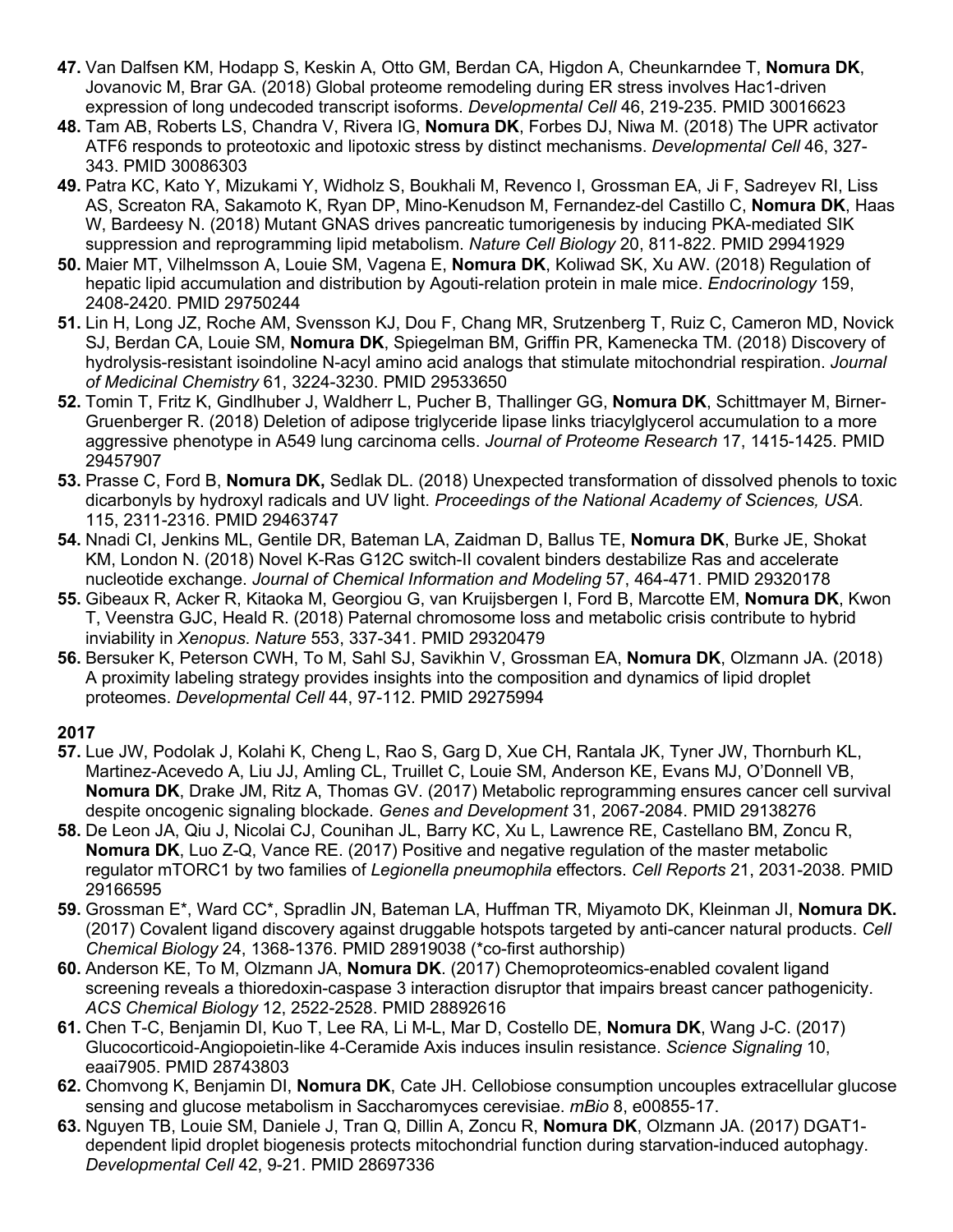- **64.** Ward CC, Kleinman J, **Nomura DK**. (2017) NHS-esters as versatile reactivity-based probes for mapping proteome-wide ligandable hotspots. *ACS Chemical Biology* 12, 1478-1483. PMID 28445029
- 65. Bateman LA<sup>#</sup>, Nguyen TB<sup>#</sup>, Roberts AM<sup>#</sup>, Miyamoto DK, Ku W-M, Huffman TR, Petri Y, Heslin MJ, Contreras CM, Skibola CF, Olzmann JA\*, **Nomura DK\*.** (2017) Chemoproteomics-enabled covalent ligand screen reveals a cysteine hotspot in Reticulon 4 that impairs ER morphology and cancer pathogenicity. *Chemical Communications* 53, 7234-7237. PMID 28352901 (#co-first authors; \*co-corresponding author)
- **66.** Roberts LS, Yan P, Bateman LA, **Nomura DK.** (2017) Mapping novel metabolic nodes targeted by anticancer drugs that impair triple-negative breast cancer pathogenicity. *ACS Chemical Biology* 12, 1133-1140. PMID 28248089
- **67.** Bateman LA, Ku W-M, Heslin MJ, Contrearas CM, Skibola CF, **Nomura DK**. (2017) ASS1 is an important metabolic regulator of colorectal cancer. *ACS Chemical Biology* 12, 905-911. PMID 28229591
- **68.** Castellano, B.M., Thelen, A.M., Moldavski O, Feltes M, van der Welle R, Mydock-McGrane L, Jiang X, van Eijkeren RJ, Davis OB, Louie SM, Perera RM, Covey D, **Nomura DK**, Ory DS, Zoncu R. (2017) Lysosomal cholesterol activates mTORC1 via an SLC38A9-Niemann Pick C1 signaling complex. *Science* 355, 1306- 1311. PMID 28336668
- **69.** Roberts AM, Miyamoto DK, Huffman TR, Bateman LA, Ives AN, Akopian D, Heslin MJ, Contreras CM, Rape M, Skibola CF, **Nomura DK**. (2017) Chemoproteomic screening of covalent ligands reveals UBA5 as a novel pancreatic cancer target. *ACS Chemical Biology* 12, 899-904. PMID 28186401
- **70.** Counihan JL, Duckering M, Dalvie E, Ku W-m, Bateman LA, Fisher KJ, **Nomura DK.** (2017) Mapping proteome-wide reactivity of the widely used herbicide acetochlor in mice. *ACS Chemical Biology* 12, 635- 642*.* PMID 28094496
- **71.** Whang MI, Taveras RM, Benjamin DI, Kattah MG, Advincula R, **Nomura DK**, Debnath J, Malynn BA, Ma A. (2017) The ubiquitin binding protein TAX1BP mediates autophagasome induction and the metabolic transition of activated T cells. *Immunity* 46, 405-420. PMID 28314591
- **72.** Anderton B, Camarda R, Balkrishnan S, Balakrishnan A, Kohnz RA, Lim L, Evason KJ, Momcilovic O, Kruttwig K, Huang Q, Xu G, **Nomura DK**, Goga A. (2017) MYC-driven inhibition of the glumate-cysteine ligase promotes glutathione depletion in liver cancer. *EMBO Report* 18, 569-585. PMID 28219903
- **73.** Ford B, Bateman LA, Gutierrez-Palominos L, Park R, **Nomura DK.** (2017) Mapping proteome-wide targets of glyphosate in mice. *Cell Chemical Biology* 24, 133-140. PMID 28132892
- **74.** Ruby MA, Massart J, Hunerdosse DM, Schonke M, Correia JC, Louie SM, Ruas JL, Naslund E, **Nomura DK,** Zierath JR. (2017) Human carboxylesterase 2 reverses obesity-induced diacylglycerol accumulation and glucose intolerance. *Cell Reports* 18, 636-646. PMID 28099843
- **75.** Roberts AM, Ward CC, **Nomura DK**. (2017) Activity-based protein profiling for mapping and pharmacologically interrogating proteome-wide ligandable hotspots. *Current Opinion in Biotechnology* 43, 25-33. PMID 27568596
- **76.** To M, Peterson CWH, Roberts MA, Counihan JL, Wu TT, Forster MS, **Nomura DK**, Olzmann JA. (2017) Lipid disequilibrium disrupts ER proteostasis by impairing ERAD substrate glycan trimming and dislocation. *Molecular Biology of the Cell* 28, 270-284. PMID 27881664

- **77.** Kim H-E, Grant AR, Simic MS, Kohnz RA, **Nomura DK**, Durieux J, Riera CE, Sanchez M, Kapernick E, Wolff Suzanne, Dillin A (2016) Lipid biosynthesis coordinates a mitochondrial-to-cytosolic stress response. *Cell* 166, 1539-1552. PMID 27568596
- **78.** Sogi K, Holsclaw C, Fragiadakis G, **Nomura DK**, Leary J, Bertozzi C. (2016) Biosynthesis and regulation of sulfomenaquinone, a metabolite associated with virulence in Mycobacterium tuberculosis. *ACS Infectious Diseases* 2, 800-806. PMID 27933784
- **79.** Braverman J, Sogi KM, Benjamin D, **Nomura DK**, Stanley SA. (2016) HIF-1alpha is an essential mediator of IFA-gamma-dependent immunity to Mycobacterium tuberculosis. Journal of Immunology doi: 10.4049/jimmunol.1600266. PMID 27430718
- **80.** Kohnz RA, Roberts, LS, DeTomaso D, Badyopadhyay S, Yosef N, **Nomura DK**. (2016) Protein sialylation regulates a gene expression signature that promotes breast cancer cell pathogenicity. *ACS Chemical Biology 11,* 2131-2139. PMID 27380425
- **81.** Long JZ, Svensson KJ, Bateman LA, Lin H, Kamenecka T, Lokurkar IA, Lou J, Rao RR, Chang MT, Jedrychowski MP, Paolo J, Griffin PR, **Nomura DK\***, Spiegelman BM\* (2016) PM20D1 secretion by thermogenic adipose cells regulates lipidated amino acid uncouplers of mitochondrial respiration. *Cell* 166, 424-435. PMID 27374330 (\*co-corresponding authorship)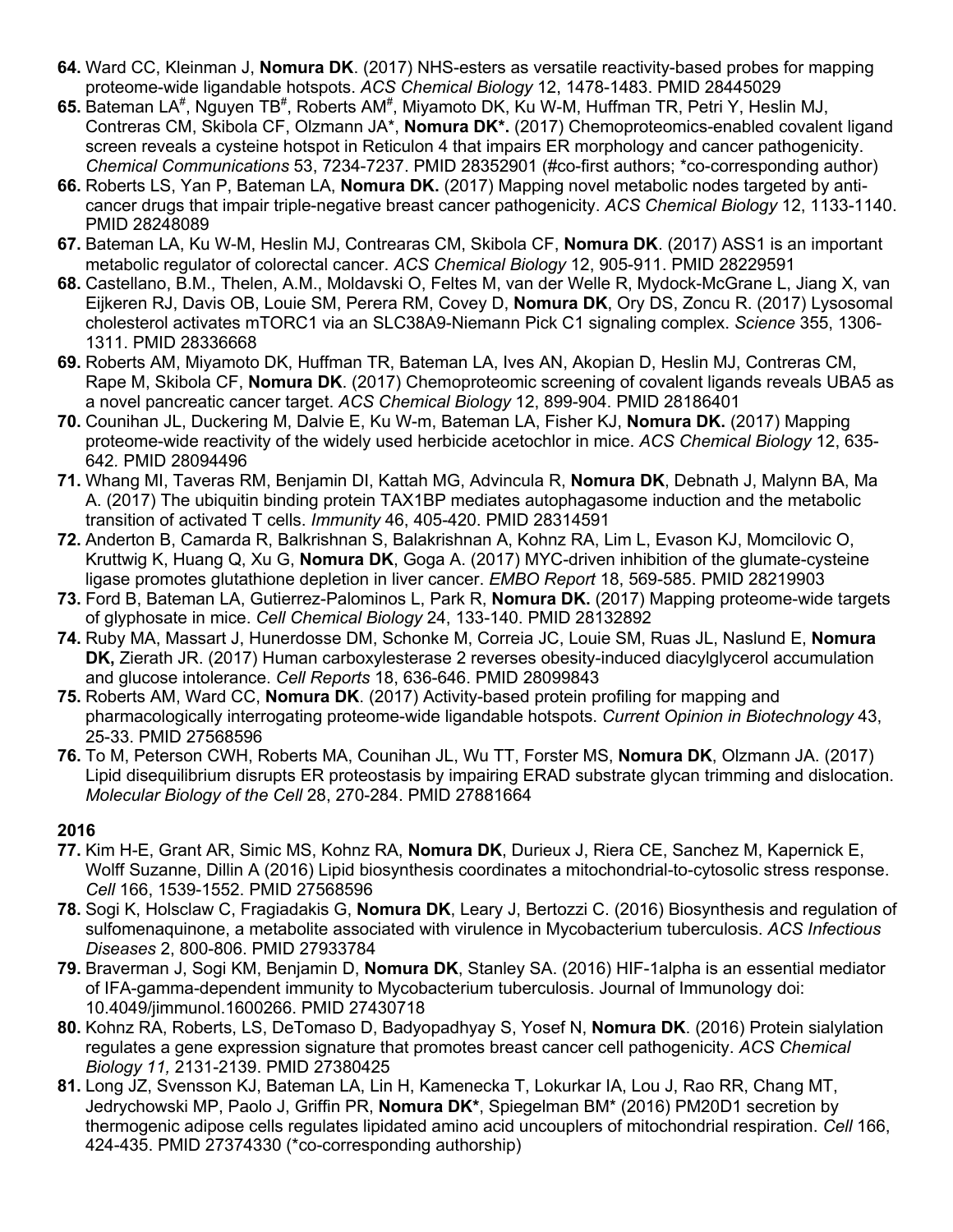- **82.** Chomvong K, Bauer S, Benjamin DI, Li X, **Nomura DK**, Cate JHD. (2016) Bypassing the pentose phosphate pathway: Towards modular utilization of xylose. *Plos One* 11, e0158111. PMID 27336308
- **83.** Louie SM, Grossman EA, Crawford LA, Ding L, Camarda R, Huffman TR, Miyamoto DK, Goga A, Weerapana E, **Nomura DK**. (2016) GSTP1 is a driver of triple-negative breast cancer cell metabolism and pathogenicity. *Cell Chemical Biology* 5, 567-578*.* PMID 27185638
- **84.** Zhang J, Medina-Cleghorn D, Bernal-Mizrachi L, Bracci PM, Hubbard A, Conde L, Riby J, **Nomura DK,** Skibola C (2016) The potential relevance of the endocannabinoid, 2-arachidonoylglycerol, in diffuse large B-cell lymphoma. *Oncoscience* 3, 31-41. PMID 26973858
- **85.** Nikkanen J, Forsstrom S, Euro L, Paetau I, Kohnz RA, Wang L, Chilov D, Viinamaki J, Roivainen A, Marjamaki P, Liljenback H, Ahola S, Buzkova J, Terzioglu M, Khan NA, Pirnes-Karhu S, Paetau A, Lonnqvist T, Sajantila A, Isohanni P, Tyynaismaa H, **Nomura DK**, Battersby B, Velagapudi V, Carroll CJ, Suomalainen A (2016) Mitochondrial DNA replication defects disturb cellular dNTP pools and remodel onecarbon metabolism. *Cell Metabolism* 23, 635-648. PMID 26924217
- **86. Nomura DK,** Casida JE (2016) Lipases and their inhibitors in health and disease. *Chemico-Biological Interactions* 259, 211-222. PMID 27067293
- **87.** Camarda R, Zhou AY, Kohnz RA, Balakrishnan S, Mahieu C, Anderton B, Eyob H, Kajimura S, Tward A, Krings G, **Nomura DK**, Goga A. (2016) Inhibition of fatty-acid oxidation as a therapy for MYCoverexpressing triple-negative breast cancer. *Nature Medicine* 22, 427-432. PMID 26950360.
- **88.** Saghatelian A, **Nomura DK**, Weerapana E (2016) Omics: The maturation of chemical biology. *Current Opinions in Chemical Biology* 30: v-vi. PMID 26739665
- **89.** Counihan JC, Ford B, **Nomura DK**. (2016) Mapping Proteome-Wide Interactions of Reactive Chemicals using Chemoproteomic Platforms. *Current Opinions in Chemical Biology* 30, 68-76. PMID 26647369

- **90.** Medina-Cleghorn D, Bateman LA, Ford B, Heslin A, Fisher KJ, Dalvie ED, **Nomura DK.** (2015) Mapping proteome-wide targets of environmental chemicals using reactivity-based chemoproteomic platforms. *Chemistry and Biology* 22, 1394-1405. PMID26496688
- 91. Piano V<sup>#</sup>, Benjamin DI<sup>#</sup>, Valente S, Nenci S, Mai A, Aliverti A, **Nomura DK**\*, Mattevi A\*. (2015) Discovery of inhibitors for the ether lipid-generating enzyme AGPS as anti-cancer agents. *ACS Chemical Biology* 10, 2589-2597. PMID 26322624 ( # co-first authors; \* co-corresponding authors).
- **92.** Queiroz A, Medina-Cleghorn D, Marjanovic O, **Nomura DK**, Riley LW. (2015) Comparative metabolic profiling of *Mycobacterium tuberculosis*: cell wall lipid reorganization as a virulence factor. *Pathogens and Disease* 73, ftv066. PMID26319139.
- **93.** Sanchez-Alavez M, Nguyen W, Mori S, Moroncini G, Viader A, **Nomura DK**, Cravatt BF, Conti B. (2015) Monoacylglycerol lipase regulates fever response. *Plos One* 10, e0134437. PMID: 26287872.
- **94.** Kohnz RA, Mulvihill MM, Chang JW, Hsu K-L, Sorrentino A, Cravatt BF, Bandyopadhyay S, Goga A, **Nomura DK**. (2015) Activity-based protein profiling of oncogene-driven changes in metabolism reveals PAFAH1B2 and 1B3 as broad-spectrum cancer therapy targets. *ACS Chemical Biology* 10, 1624-1630. PMID: 25945974.
- **95.** Benjamin DI, Li DS, Lowe, W, Heuer T, Kemble G, **Nomura DK**. (2015) Diacylglycerol metabolism and signaling is a predictive and driving force underlying FASN inhibitor sensitivity in cancer cells. *ACS Chemical Biology* 10, 1616-1623. PMID: 25871544
- **96.** Rashidian J, Le Scolan E, Ji X, Mulvihill MM, **Nomura DK**, Luo K. (2015) Ski regulates Hippo and TAZ signaling to suppress breast cancer progression. *Science Signaling* 10, ra14. PMID: 25670202
- **97.** Anderson CM, Kazantzis M, Wang J, Venkatraman S, Goncalves RLS, Quinlan CL, Ng R, Jastroch, M, Benjamin DI, Nie B, Herber C, Van A-AN, Park MK, Yun D, Chan K, Yu A, Vuong P, Febbraio M, **Nomura DK**, Napoli JL, Brand MD, Stahl A. (2015) Dependence of brown adipose tissue function on CD36 mediated coenzyme Q uptake. *Cell Reports* 10, 505-515. PMID 25620701
- **98.** Chang JW, Zuhl AM, Speers AE, Niessen S, Brown SJ, Mulvihill MM, Fan YC, Spicer TP, Southern M, Scampavia L, Fernandez-Vega V, Dix MM, Cameron MD, Hodder PS, Rosen H, **Nomura DK**, Kwon O, Hsu K-L, Cravatt BF. (2015) A selective inhibitor of platelet-activating factor acetylhydrolases 1b2 and 1b3 that impairs cancer cell survival. *ACS Chemical Biology* 10, 925-932. PMID: 25602368

## **2014**

**99.** Lysenko LV, Kim J, Henry C, Tyrtyshnaia A, Kohnz RA, Madamba F, Simon GM, Kleschevnikova NE, **Nomura DK**, Ezekowitz RAB, Kleschevnikov AM. (2014) Monoacylglycerol lipase inhibitor JZL184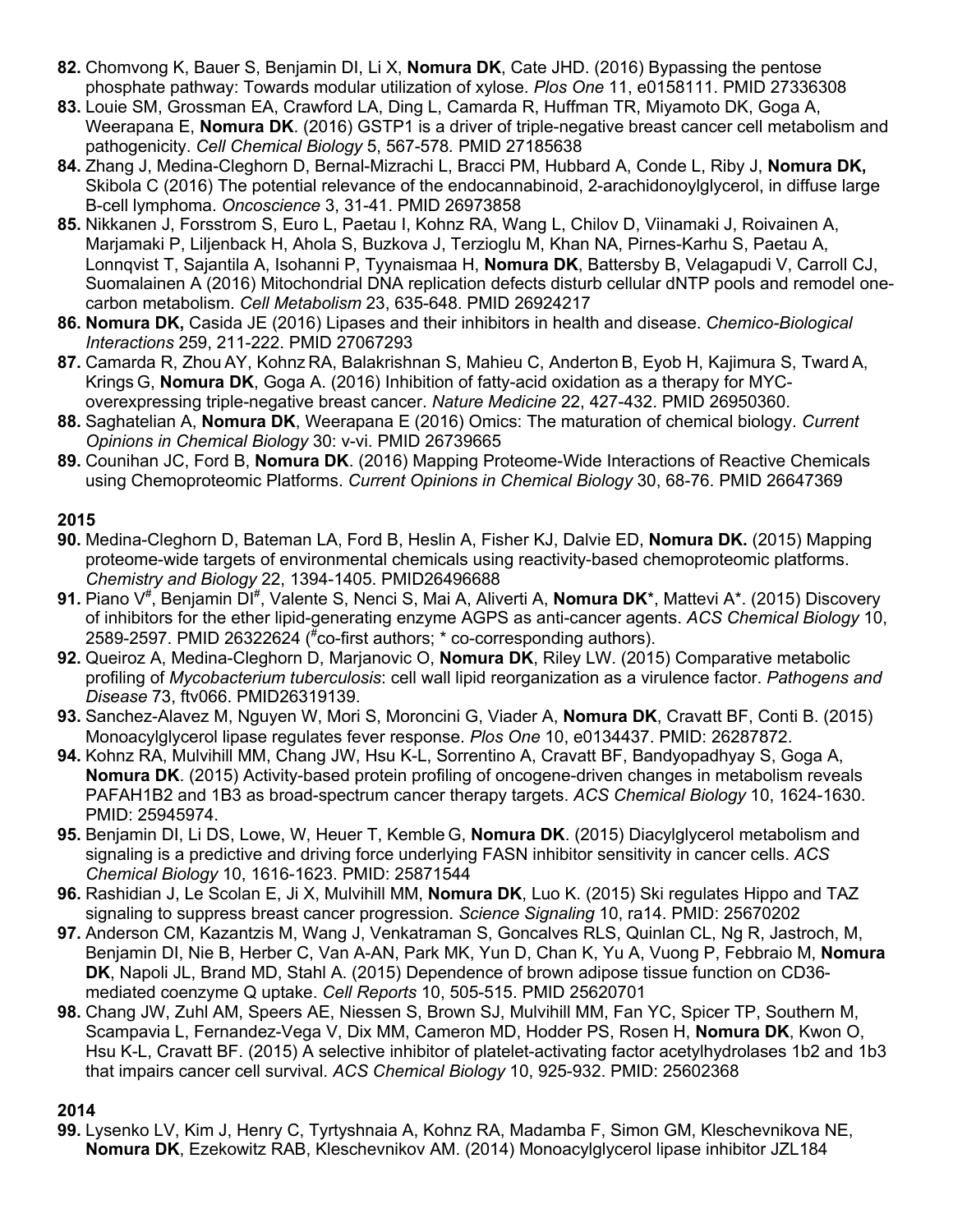improves behavior and neural properties in aged Ts65Dn mice, a model of Down Syndrome. *Plos One* 9, e114521. PMID: 25474204.

- **100.** Valdearcos M, Robblee M, Benjamin DI, **Nomura DK**, Xu AW, Koliwad SK. (2014) Microglia Dictate the Impact of Saturated Fat Consumption on Hypothalamic Inflammation and Neuronal Function. *Cell Reports* 9, 1-15. PMID: 25497089
- **101.** Hunerdosse D, Morris PJ, Miyamoto DK, Fisher KJ, Bateman LA, Ghazaleh J, Zhong S, **Nomura DK**. (2014) Chemical Genetics Screening Reveals KIAA1363 as a Cytokine-Lowering Target. *ACS Chemical Biology* 9, 2905-2913. PMID: 25343321.
- **102.** Medina-Cleghorn D, **Nomura DK**. (2014) Exploring metabolic pathways and regulation through functional chemoproteomic and metabolomic platforms. *Chemistry & Biology* 21, 1171-1184. PMID: 25237861.
- **103.** Mulvihill MM, **Nomura DK**. (2014) Metabolomic Strategies to Map Functions of Metabolic Pathways. *AJP Metabolism and Endocrinology* 307, E237-E244. PMID: 24918200
- **104.** Latimer LN, Lee MR, Medina-Cleghorn D, Kohnz RA, **Nomura DK**, Dueber JE. (2014) Employing a combinatorial expression approach to characterize xylose utilization in *Saccharomyces cerevisiae*. *Metabolic Engineering* 25, 20-29. PMID: 24930894.
- **105.** Mulvihill MM, Benjamin DI, LeScolan E, Ji X, Shieh A, Green M, Narasimhalu T, Morris PJ, Luo K, **Nomura DK.** (2014) Metabolic Profiling Reveals PAFAH1B3 as a critical driver of breast cancer pathogenicity. *Chemistry & Biology* 21, 831-840. PMID: 24954006
- **106.** Benjamin DI, Louie S, Mulvihill MM, Kohnz RA, Li DS, Chan LG, Sorrentino A, Bandhyopadhyay S, Cozzo A, Ohiri A, Goga A, Ng-SW, **Nomura DK**. (2014) Inositol phosphate recycling regulates glycolytic and lipid metabolism that drives cancer aggressiveness. *ACS Chemical Biology* 20, 1340- 1350. PMID: 24738946
- **107.** Kohnz RK, **Nomura DK**. (2014) Chemical approaches to therapeutically target the metabolism and signaling of the endocannabinoid 2-AG and eicosanoids. *Chemical Society Reviews* 43, 6859-6869. PMID: 24676249
- **108.** Morris PJ\*, Medina-Cleghorn D\*, Heslin A, King S, Orr J, Krauss RM, **Nomura DK.** (2014) Organophosphorus flame retardants inhibit specific liver carboxylesterases and cause serum hypertriglyceridemia. *ACS Chemical Biology* 9, 1097-1103. (\*authors contributed equally to the work) PMID: 24597639
- **109.** Hunerdosse D, **Nomura DK.** (2014) Activity-based proteomic and metabolomic approaches for understanding metabolism. *Current Opinion in Biotechnology* 28C, 116-126. PMID 24594637
- **110.** Poole D, Lee M, Tso P, Bunnett N, Yo S, Lieu T, Shiu A, Wang J-C, **Nomura DK**, and Aponte GW. (2014) Feeding dependent activation of enteric cells and sensory neurons by lymphatic fluid: evidence for a neurolymphocrine system. *AJP-Gastrointestinal and Liver Physiology* 306, G686-G698. PMID: 24578341
- **111.** Dominguez E, Galmozzi A, Chang JW, Hsu K-L, Pawlak J, Li W, Godio C, Thomas J, Partida D, Niessen S, O'Brien PE, Russell AP, Watt MJ, **Nomura DK**, Cravatt BF, Saez E. (2014) Integrated phenotypic screening and activity-based proteomics defines a role for carboxylesterase 3 in obesity and diabetes. *Nature Chemical Biology* 10, 113-121*.* PMID: 24362705
- **112.** Medina-Cleghorn D, Heslin A, Morris PJ, Mulvihill MM, **Nomura DK**. (2014) Multidimensional profiling platforms reveal metabolic dysregulation caused by organophosphorus pesticides. *ACS Chemical Biology* 9, 423-432. PMID: 24205821

- **113. Nomura DK**, Cravatt BF. (2013) Lipid Metabolism in Cancer. *Biochimica et Biophysica Acta— Molecular and Cell Biology of Lipids* 1831, 1497-1498. PMID: 23921253
- **114.** Benjamin DI, Cozzo A, Ji X, Roberts LS, Louie SM, Luo K, **Nomura DK**. (2013) The ether lipid generating enzyme AGPS alters the balance of structural and signaling lipids that fuel cancer pathogenicity. *Proceedings of the National Academy of Sciences, USA* 110, 14912-14917*.* PMID: 23980144
- **115.** Louie SM\*, Roberts LS\*, Mulvihill MM, Luo K, **Nomura DK.** (2013) Cancer cells incorporate and remodel exogenous fatty acids into structural and oncogenic signaling lipids. *Biochimica et Biophysica Acta—Molecular and Cell Biology of Lipids* 1831, 1566-1572. PMID: 23872477 (\* authors contributed equally to the work)
- **116.** Louie SM, Roberts LS, **Nomura DK.** (2013) Mechanisms linking obesity and cancer. *Biochimica et Biophysica Acta—Molecular and Cell Biology of Lipids* 1831, 1499-1508. PMID: 23470257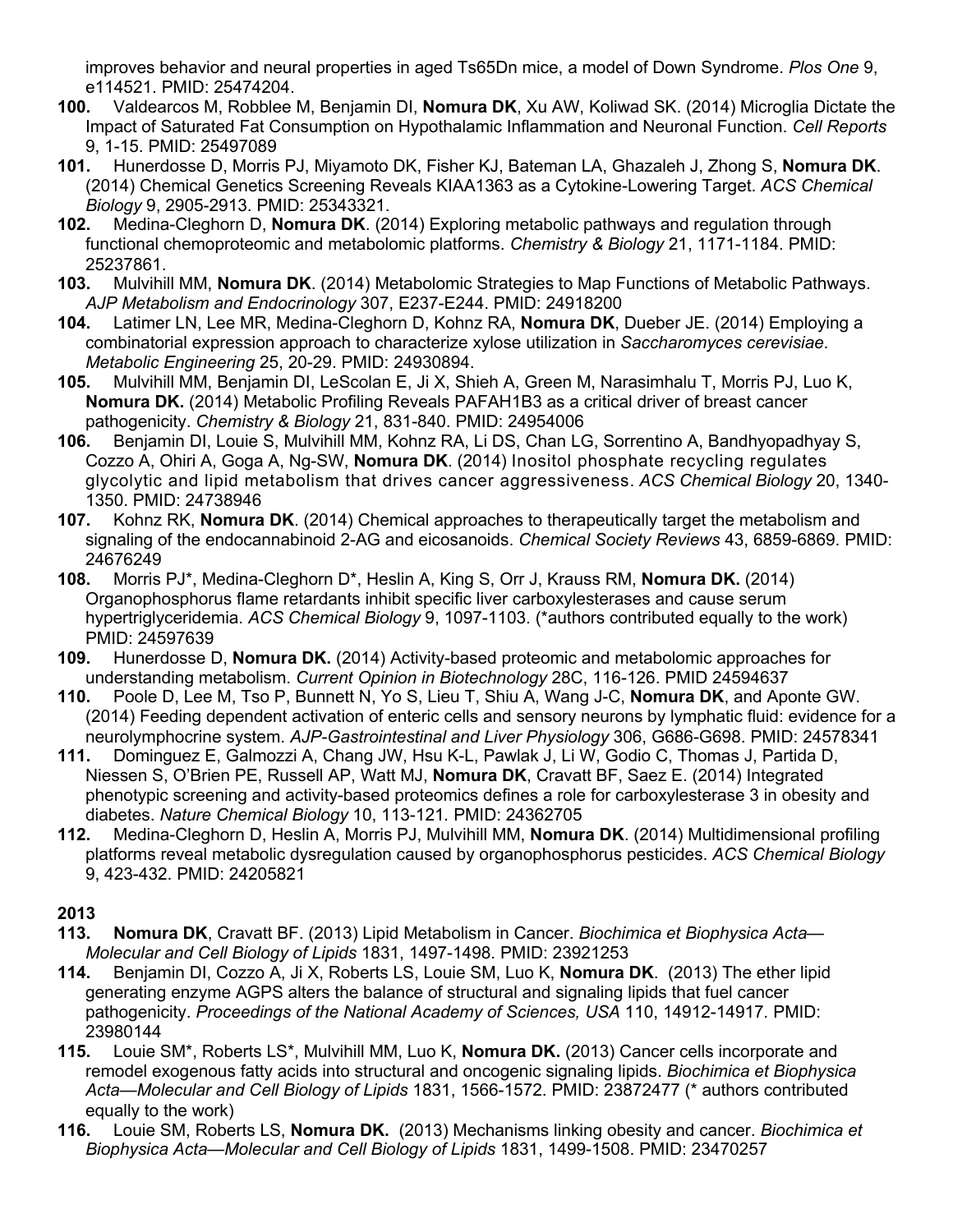- **117.** Medina-Cleghorn D, **Nomura DK.** (2013) Chemical Approaches to Study Metabolic Networks. *Pflugers Archive* 465,427-440. PMID: 23296751
- **118.** Cao Z, Mulvihill MM, Mukhopadhyay P, Xu H, Erdelyi K, Hao E, Holovac E, Hasko G, Cravatt BF, Nomura DK<sup>#</sup>, Pal Pacher<sup>#</sup>. (2013) Monoacylglycerol lipase controls endocannabinoid and eicosanoid signaling and hepatic injury in mice. *Gastroenterology* 144, 808-817*.* PMID: 23295443 (# co-corresponding authors)
- **119.** Mulvihill MM, **Nomura DK**. (2013) Therapeutic Potential of Monoacylglycerol Lipase Inhibitors. *Life Sciences* 92, 492-497. PMID: 23142242

- **120.** Morrison BE, Garibaldi Marcondes MC, **Nomura DK**, Sanchez-Alavez M, Saar I, Bartfai T, Maher P, Sugama S, Conti B. (2012) IL-13Ralpha1 expression in dopaminergic neurons contributes to their oxidative stress-mediates loss following chronic systemic treatment with LPS. *Journal of Immunology* 189, 5498- 5502. PMID: 23169588
- **121.** Benjamin DI, Cravatt BF, **Nomura DK**. (2012) Global Profiling Strategies towards Mapping Dysregulated Metabolic Pathways in Cancer. *Cell Metabolism* 16, 565-567*.* PMID: 23063552
- 122. Piro JR, Benjamin DI, Duerr JM, Pi YQ, Gonzales C, Schwartz JW, Nomura DK<sup>#</sup>, Samad TA<sup>#</sup>. (2012) A Dysregulated Endocannabinoid-Eicosanoid Network Supports Pathogenesis in a Mouse Model of Alzheimer's Disease. *Cell Reports* 1, 617-623*.* PMID: 22813736 (# co-corresponding author)

#### **2011**

- 123. Nomura DK<sup>#</sup>, Morrison BE, Blankman JL, Long JZ, Kinsey SG, Marcondes MC, Ward AM, Hahn YK, Lichtman AH, Conti B, Cravatt BF<sup>#</sup>. (2011) Endocannabinoid hydrolysis generates brain eicosanoids that promote neuroinflammation. *Science* 334, 809-813*.* PMID: 22021672 (# co-corresponding author)
- **124.** Ruby MA, **Nomura DK**, Hudak CSS, Barber A, Casida JE, Krauss RM. (2011) Overactive endocannabinoid signaling induces hepatic steatosis, insulin resistance, and global transcriptional changes. *Plos One* 6, e26415. PMID: 22073164

#### **Undergraduate/Graduate/Postdoctoral Work (2002-2011)**

- 125. **Nomura DK**<sup>#</sup>, Lombardi DP, Chang JW, Niessen S, Ward AM, Long JZ, Hoover HH, Cravatt BF<sup>#</sup>. (2011) Monoacylglycerol lipase exerts bidirectional control over endocannabinoid and fatty acid pathways to support prostate cancer pathogenesis. *Chemistry & Biology* 18, 848-856. PMID: 21802006 (# cocorresponding author)
- **126.** Ramesh D, Ross GR, Schlosburg JE, Abdullah RA, Kinsey SG, Long JZ, **Nomura DK**, Sim-Selley LJ, Cravatt BF. (2011) Blockade of endocannabinoid hydrolytic enzymes attenuates precipitated withdrawal symptoms in mice. *Journal of Pharmacology and Experimental Therapeutics* 339, 173-185. PMID: 21719468
- **127.** Kinsey SG, **Nomura DK**, O'Neal ST, Long JZ, Cravatt BF, Lichtman AH. (2011) Inhibition of monoacylglycerol lipase (MAGL) attenuates NSAID-induced gastric hemorrhages in mice. *Journal of Pharmacology and Experimental Therapeutics* 338, 795-802. PMID: 21659471
- **128.** Chang JW, **Nomura DK**, Cravatt BF. (2011) A potent and selective inhibitor of KIAA1363/AADACL1 that impairs prostate cancer pathogenesis. *Chemistry & Biology* 18, 476-484. PMID: 21513884
- **129.** Ahn K, Smith SE, Liimata MB, Sadagopan N, Dudley D, Young T, Wren P, Zhang Y, Swaney S, Van Becelaere K, Blankman JL, **Nomura DK**, Bhattachar SN, Stif C, Nomanbhoy TK, Weerapana E, Johnson DS, Cravatt BF. (2011) Mechanistic and pharmacological characterization of PF-04457845: a highly potent and selective FAAH inhibitor that reduces inflammatory and noninflammatory pain. *Journal of Pharmacology and Experimental Therapeutics* 338, 114-124. PMID: 21505060
- **130. Nomura DK<sup>#</sup>, Casida JE<sup>#</sup>. (2011) Activity-based protein profiling of organophosphorus and** thiocarbamate pesticides reveals multiple secondary targets in the mammalian nervous system. *Journal of Agricultural and Food Chemistry* 59, 2808-2815. PMID: 21341672 (# co-corresponding author)
- **131.** Nicolaou KC, Sanchini S, Sarlah D, Lu G, Wu R, **Nomura DK**, Cravatt BF, Cubitt B, de la Torre JC, Hessell AJ, Burton DR. (2011) Design, synthesis and biological evaluation of a biyouyanagin compound library. *Proceedings of the National Academy of Sciences, USA* 108, 6715-6720. PMID: 21245351
- **132.** Bachovchin DA, Mohr JT, Speers AE, Wang C, Berlin JM, Spicer TP, Fernandez-Vega V, Chase P, Hodder PS, Schűrer, **Nomura DK**, Rosen H, Fu GC, Cravatt BF. (2011) Academic cross-fertilization by public screening yields a remarkable class of protein phosphatase methylesterase-1 inhibitors. *Proceedings of the National Academy of Sciences*, *USA* 108, 6811-6816. PMID: 21398589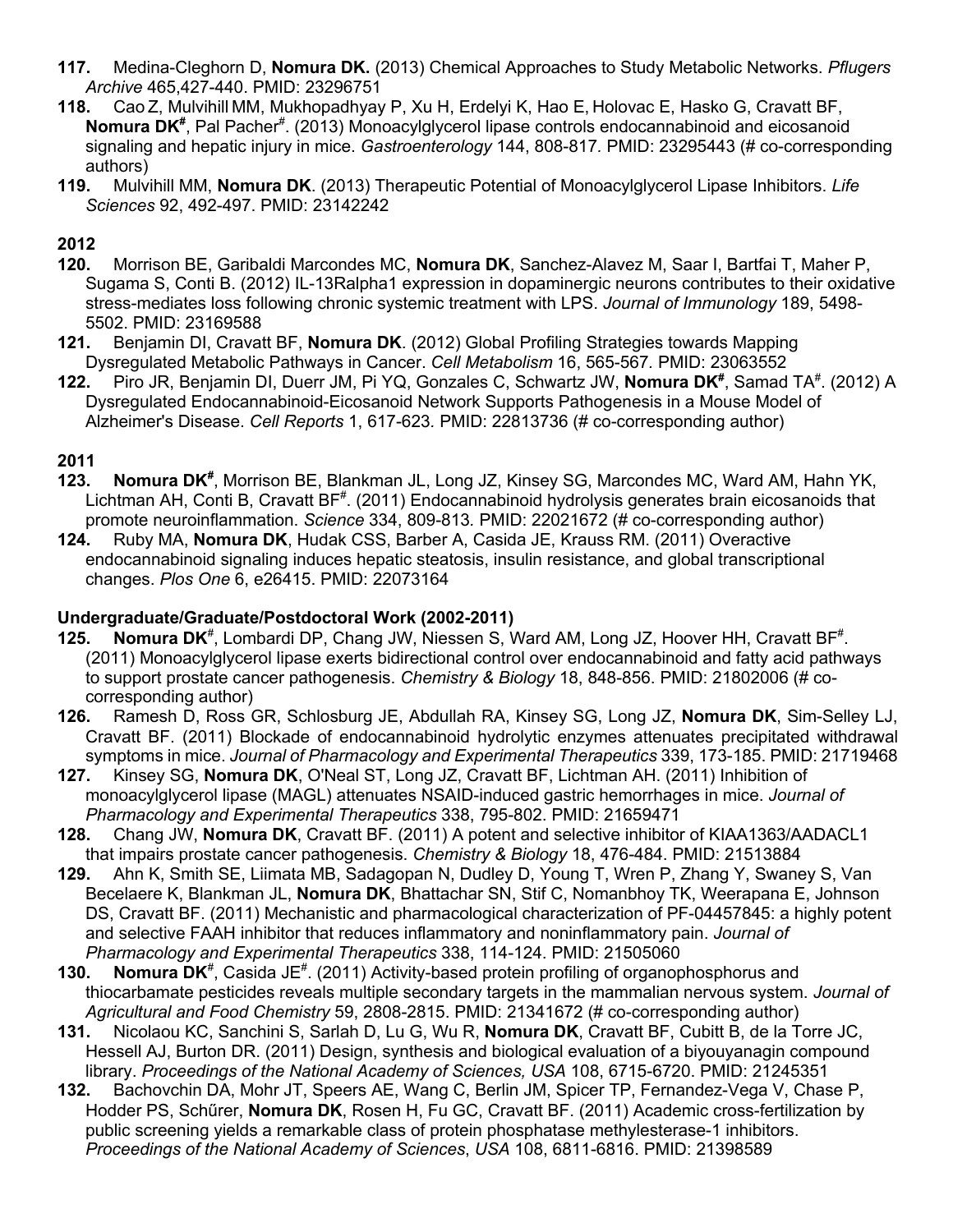- **133.** Kopp F, Komatsu T, **Nomura DK**, Trauger SA, Thomas JR, Simon GM, Cravatt BF. (2010) The glycerophospho-metabolome and its influence on amino acid homeostasis by brain metabolomics of GDE1(-/-) mice. *Chemistry & Biology* 17, 831-840. PMID: 20797612
- **134.** Schlosburg JE, Blankman JL, Long JZ, **Nomura DK**, Nguyen PT, Ramesh D, Kinsey SG, Booker L, Burston JK, Wise LE, Ghosh S, Selley DE, Sim-Selley LJ, Liu Q, Cravatt BF, Lichtman AH. (2010) Sustained inactivation of monoacylglycerol lipase produces functional antagonism of the brain endocannabinoid system. *Nature Neuroscience* 13, 1113-1119. PMID: 20729846
- **135. Nomura DK**, Dix MM, Cravatt BF. (2010) Chemoproteomic Approaches for Biochemical Pathway Discovery in Cancer. *Nature Reviews Cancer* 10, 630-638. PMID: 20703252
- **136. Nomura DK**, Long JZ, Niessen S, Hoover HS, Ng S-W, Cravatt BF. (2010) Monoacylglycerol lipase regulates a fatty acid network that promotes cancer pathogenesis. *Cell* 140, 49-61. PMID: 20079333
- **137.** Long JZ, **Nomura DK,** Vann RE, Walentiny DM, Booker L, Jin X, Burston JJ, Sim-Selley LJ, Lichtman AH, Wiley JL, Cravatt BF. (2009) Dual blockade of FAAH and MAGL identifies behavioral processes regulated by endocannabinoid crosstalk in vivo. *Proceedings of the National Academy of Sciences, USA* 106*,* 20270-20275. PMID: 19918051
- **138.** Long JZ, **Nomura DK**, Cravatt BF. (2009) Mechanistic characterization of selective monoacylglycerol lipase inhibition reveals differences in central and peripheral endocannabinoid metabolism. *Chemistry & Biology* 16, 744-753. PMID: 19635411
- **139.** Ruby M\*, **Nomura DK**\*, Hudak CS, Mangravite LM, Chiu S, Casida JE, Krauss RM. (2008) Overactive endocannabinoid signaling impairs apolipoprotein E-mediated clearance of triglyceride-rich lipoproteins. *Proceedings of the National Academy of Sciences, USA* 105, 14561-14566. PMID: 18794527 (\* co-first author)
- **140. Nomura DK**, Ward AM, Hudak CS, Burston JJ, Issa RS, Fisher KJ, Abood ME, Wiley JL, Lichtman A, Casida JE. (2008) Monoacylglycerol lipase regulates 2-arachidonoylglycerol action and arachidonic acid levels. *Bioorganic Medicinal Chemistry Letters* 18, 5875-5878. PMID: 18752948
- **141.** Casida JE, **Nomura DK**, Vose SC, Fujioka K. (2008) Organophosphate-Sensitive Lipases Modulate Brain Lysophospholipids, Ether Lipids and Endocannabinoids. *Chemico-Biological Interactions* 175, 355- 64. PMID: 18495101
- **142. Nomura DK**, Blankman JL, Simon GM, Fujioka K, Issa RS, Ward AM, Cravatt BF, Casida JE. (2008) Activation of the endocannabinoid system by organophosphorus nerve agents. *Nature Chemical Biology* 4, 373-378. PMID: 18438404
- **143. Nomura DK**, Fujioka K, Issa RS, Ward AM, Cravatt BF, Casida JE. (2008) Dual Roles of Brain Serine Hydrolase KIAA1363 in Ether Lipid Metabolism and Organophosphate Detoxification. *Toxicology and Applied Pharmacology 228,* 42-482. PMID: 18154358
- **144. Nomura DK**, Durkin KA, Chiang KP, Quistad GB, Cravatt BF, Casida JE. (2006) Serine Hydrolase KIAA1363: Toxicological and Structural Features with Emphasis on Organophosphate Interactions. *Chemical Research in Toxicology* 19, 1142-1150. PMID: 16978018
- **145.** Quistad GB, Liang SN, Fisher KJ, **Nomura DK**, Casida JE. (2006) Each Lipase has a Unique Sensitivity Profile for Organophosphorus Inhibitors. *Toxicological Sciences* 91,166-172. PMID: 16449251
- **146. Nomura DK**, Leung D, Chiang KP, Quistad GB, Cravatt BF, Casida JE. (2005) A Brain Detoxifying Enzyme for Organophosphorus Nerve Poisons. *Proceedings of the National Academy of Sciences, USA* 102, 6195-6200. PMID: 15840715
- **147.** Segall Y, Quistad GB, Sparks SE, **Nomura DK**, Casida JE. (2003) Toxicological and Structural Features of Organophosphorus and Organosulfur Cannabinoid CB1 Receptor Ligands. *Toxicological Sciences* 76, 131-137. PMID: 12944568
- **148.** Segall Y, Quistad GB, **Nomura DK**, Casida JE. (2003) Arachidonylsulfonyl Derivatives as Cannabinoid CB1 Receptor and Fatty Acid Amide Hydrolase Inhibitors. *Bioorganic Medicinal Chemistry Letters* 13,3301- 3303. PMID: 12951114
- **149.** Quistad GB, **Nomura DK**, Sparks SE, Segall Y, Casida JE. (2002) Cannabinoid CB1 Receptor as a Target for Chlorpyrifos Oxon and Organophosphorus Pesticides. *Toxicology Letters* 135, 89-93. PMID: 12243867
- **150.** Quistad GB, Sparks SE, Segall Y, **Nomura DK**, Casida JE. (2002) Selective Inhibitors of Fatty Acid Amide Hydrolase Relative to Neuropathy Target Esterase and Acetylcholinesterase: Toxicological Implications. *Toxicology and Applied Pharmacology* 179, 57-63. PMID: 11884237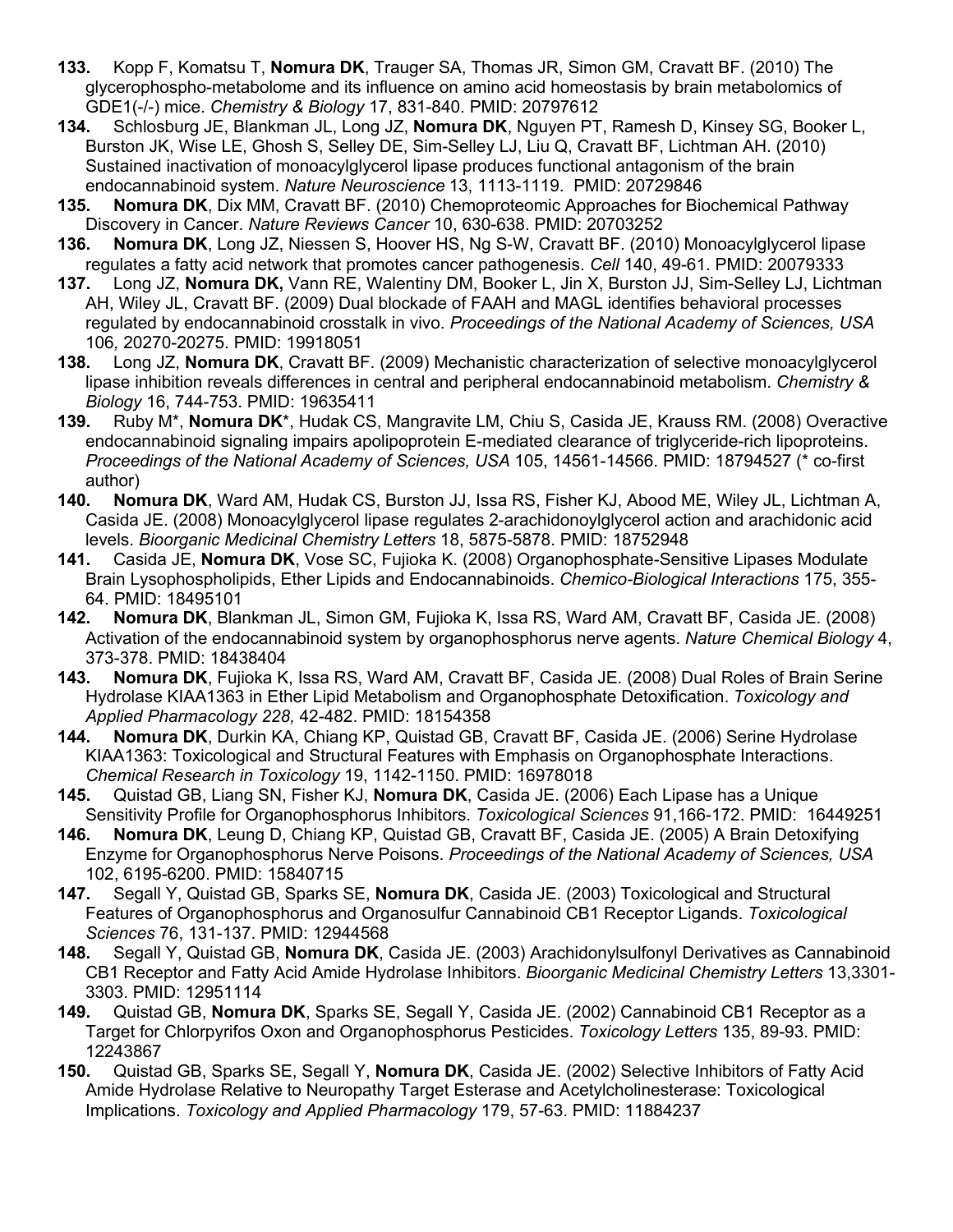# **Patents**

- 1. **Nomura DK,** Henning NJ, Spradlin JN, Ward CC, McKenna JM, Schirle M, Tallarico JA, Hesse M, Dovala D. Deubiquitinase Targeting Chimeras and Related Methods. PCT application filed.
- 2. Rape M, **Nomura DK**, Henning N, Manford A. FEM1B protein binding agents and uses thereof. PCT application filed.
- 3. **Nomura DK**, Cioffi A, Schirle M, Boike L, Tallarico JA, McKenna JM, Liu G. MYC inhibitors and uses thereof. Provisional patent application filed.
- 4. **Nomura DK**, Zoncu R, Chung YSC, Shin H, Canham S. mTORC1 inhibitors for Activating autophagy. PCT application WO2020146779.
- 5. **Nomura DK**, Roberts AM, Bateman LA, Miyamoto DK, Huffman TR, Ward CC. Compositions and methods for modulating UBA5. PCT application WO2018144869A1.
- 6. **Nomura DK,** Zoncu R, Roberts AM, Cho, KF, Chung YSC, Shin J, Croze B. mTORC1 modulators; US20190112268A1.
- 7. **Nomura DK**, Zoncu R, Ward C, Fung SK, Varma CK, Fontaine B. Methods and compounds for targeted autophagy. PCT Application WO2019183600A1.
- 8. Spradlin J, Ward CC, **Nomura DK,** Schirle M, Tallarico JA, McKenna JM, Maimone TJ, Hu X. Covalent targeting of E3 ligases. PCT Application WO2020076996A1.
- 9. **Nomura DK,** Anderson KE. Thioredoxin modulators and uses thereof. PCT application WO2018175958A1.
- 10. **Nomura DK**, Roberts LS, Ward CC. Compositions for treating breast cancer. PCT WO2018148598A1.
- 11. **Nomura DK,** Grossman EA, Ward CC, Bateman LA, Huffman TR, Miyamoto DK, Spradlin JL. Compositions and methods for modulating ppp2r1a. US20200054651A1.
- 12. **Nomura DK,** Olzmann JA, Bateman LA, Nguyen TB, Miyamoto DK, Huffman TR, Roberts AM. Compositions and methods for inhibiting Reticulon 4. PCT application WO2018144870A8.
- 13. Bachovchin D, Chang JW, Cravatt BF, Li W, Moellering RE, **Nomura DK**. Anti-cancer serine hydrolase inhibitory carbamates. US9249128B2.
- 14. Cravatt BF, Long JZ, Li W, **Nomura DK**. Methods and Compositions Related to Targeting Monoacylglycerol Lipase. US8772318B2.

# **Abstracts/meetings/invited talks**

- 1. Invited Speaker: **Nomura DK** (2022) Reimagining Druggability using Chemoproteomic Platforms. FASEB Ubiquitin and Ubiquitin-like proteins conference, Boston, MA.
- 2. Invited Speaker: **Nomura DK** (2022) Reimagining Druggability using Chemoproteomic Platforms. Applied Pharmaceutical Chemistry Symposium, Cambridge, MA.
- 3. Invited Speaker: **Nomura DK** (2022) Reimagining Druggability using Chemoproteomic Platforms. 2nd Metabolism in Health and Disease, Cancun, Mexico.
- 4. Invited Speaker: **Nomura DK** (2022) Reimagining Druggability using Chemoproteomic Platforms. 2nd Induced Proximity-Based Drug Discovery Summit, Boston, MA.
- 5. Invited Speaker: **Nomura DK** (2022) Reimagining Druggability using Chemoproteomic Platforms. American Association of Cancer Research meeting, New Orleans, LA.
- 6. Invited Speaker: **Nomura DK** (2022) Reimagining Druggability using Chemoproteomic Platforms. UC Santa Cruz Department of Chemistry seminar series, Santa Cruz, CA.
- 7. Invited Speaker: **Nomura DK** (2022) Reimagining Druggability using Chemoproteomic Platforms. RSC Fragment based drug discovery, Cambridge, UK.
- 8. Invited Speaker: **Nomura DK** (2022) Reimagining Druggability using Chemoproteomic Platforms. University of Pennsylvania, Department of Chemistry, Virtual.
- 9. Invited Speaker: **Nomura DK** (2022) Reimagining Druggability using Chemoproteomic Platforms. Induced Proximity Targeting and Undruggables Conference, Boston, MA.
- 10. Invited Speaker: **Nomura DK** (2022) Reimagining Druggability using Chemoproteomic Platforms. Johns Hopkins University, Chemical Biology Interface Program student invite, Baltimore, Maryland.
- 11. Invited Speaker: **Nomura DK** (2021) Reimagining Druggability using Chemoproteomic Platforms. Pacific Chem Conference, Virtual.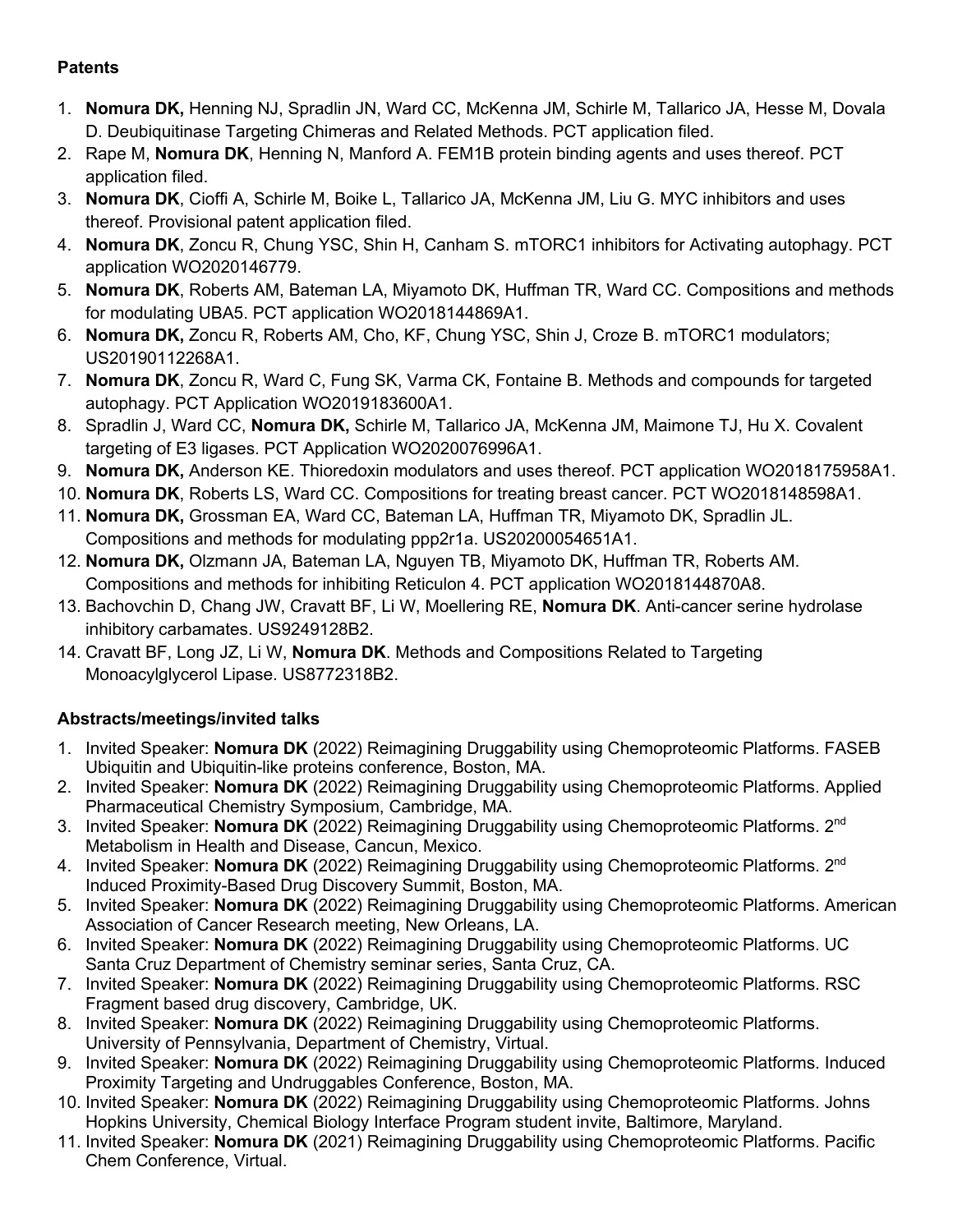- 12. Invited Speaker: **Nomura DK** (2021) Reimagining Druggability using Chemoproteomic Platforms. NYAS Targeted Protein Degradation: From Drug Discovery to the Clinic, Virtual
- 13. Invited Speaker: **Nomura DK** (2021) Reimagining Druggability using Chemoproteomic Platforms. Research seminar at Emory University, Atlanta, GA.
- 14. Invited Speaker: **Nomura DK** (2021) Reimagining Druggability using Chemoproteomic Platforms. Research seminar at University of Southern California, Los Angeles, CA.
- 15. Keynote Speaker: **Nomura DK** (2021) Reimagining Druggability using Chemoproteomic Platforms. International Chemical Biology Society meeting, Virtual
- 16. Invited Speaker: **Nomura DK** (2021) Reimagining Druggability using Chemoproteomic Platforms. LMU Munich Organic Chemistry seminar, Virtual
- 17. Invited Speaker: **Nomura DK** (2021) Reimagining Druggability using Chemoproteomic Platforms. Research seminar at UC Irvine, Irvine, CA.
- 18. Invited Speaker: **Nomura DK** (2021) Reimagining Druggability using Chemoproteomic Platforms. Research seminar at University of Minnesota, Minneapolis, Minnesota.
- 19. Invited Speaker: **Nomura DK** (2021) Reimagining Druggability using Chemoproteomic Platforms. Discovery on Target meeting, Cambridge, MA
- 20. Invited Speaker: **Nomura DK** (2021) Reimagining Druggability using Chemoproteomic Platforms. Novartis: Frontiers of Science and Medicine Institutional Lecture, Cambridge, MA
- 21. Invited Speaker: **Nomura DK** (2021) Reimagining Druggability using Chemoproteomic Platforms. Dana Farber Cancer Institute Chemical Biology Symposium, Virtual
- 22. Invited Speaker: **Nomura DK** (2021) Reimagining Druggability using Chemoproteomic Platforms. European Targeted Protein Degradation meeting, Virtual
- 23. Invited Speaker: **Nomura DK** (2021) Reimagining Druggability using Chemoproteomic Platforms. Vertex research seminar, Boston, MA
- 24. Invited Speaker: **Nomura DK** (2021) Reimagining Druggability using Chemoproteomic Platforms. Induced Proximity-Based Drug Discovery Summit, Hanson Wade, Virtual.
- 25. Invited Speaker: **Nomura DK** (2021) Reimagining Druggability using Chemoproteomic Platforms. BioTechne Symposium: Advances in Targeted Protein Degradation, Virtual
- 26. Invited Speaker: **Nomura DK** (2021) Reimagining Druggability using Chemoproteomic Platforms. Ligase Targeting Drug Development, Hanson Wade, Virtual.
- 27. Invited Speaker: **Nomura DK** (2021) Reimagining Druggability using Chemoproteomic Platforms. AACR meeting Chemistry in Cancer Research Town Hall, Virtual
- 28. Invited Speaker: **Nomura DK** (2021) Developing Coronavirus Anti-Viral Drugs. Center for Emerging and Neglected Diseases Symposium, Virtual.
- 29. Invited Speaker: **Nomura DK** (2021) Reimagining Druggability using Chemoproteomic Platforms. Helmholtz Drug Discovery Conference Speaker, Virtual.
- 30. Invited Speaker: **Nomura DK** (2021) Reimagining Druggability using Chemoproteomic Platforms. Rutgers University seminar speaker, Virtual.
- 31. Invited Speaker: **Nomura DK** (2021) Reimagining Druggability using Chemoproteomic Platforms. North American Protein Degradation Congress meeting, Kisaco Research, Virtual.
- 32. Invited Speaker: **Nomura DK** (2021) Reimagining Druggability using Chemoproteomic Platforms. Targeted Protein Degradation & PROTAC symposium, Oxford Global, Virtual.
- 33. Invited Speaker: **Nomura DK** (2021) Reimagining Druggability using Chemoproteomic Platforms. Stanford University, Department of Chemistry, Virtual.
- 34. Invited Speaker: **Nomura DK** (2021) Reimagining Druggability using Chemoproteomic Platforms. SLAS International Conference, Virtual.
- 35. Invited Speaker: **Nomura DK** (2020) Reimagining Druggability using Chemoproteomic Platforms. UCSF Cancer Center, Virtual.
- 36. Invited Speaker: **Nomura DK** (2020) Reimagining Druggability using Chemoproteomic Platforms. Dana Farber Cancer Center Targeted Protein Degradation Seminar Series, Virtual.
- 37. Invited Speaker: **Nomura DK** (2020) Reimagining Druggability using Chemoproteomic Platforms. Janssen, Virtual.
- 38. Invited Speaker: **Nomura DK** (2020) Reimagining Druggability using Chemoproteomic Platforms. Oregon Health Sciences University, Virtual.
- 39. Invited Speaker: **Nomura DK** (2020) Reimagining Druggability using Chemoproteomic Platforms. 3rd Annual Targeted Protein Degradation Meeting, Virtual.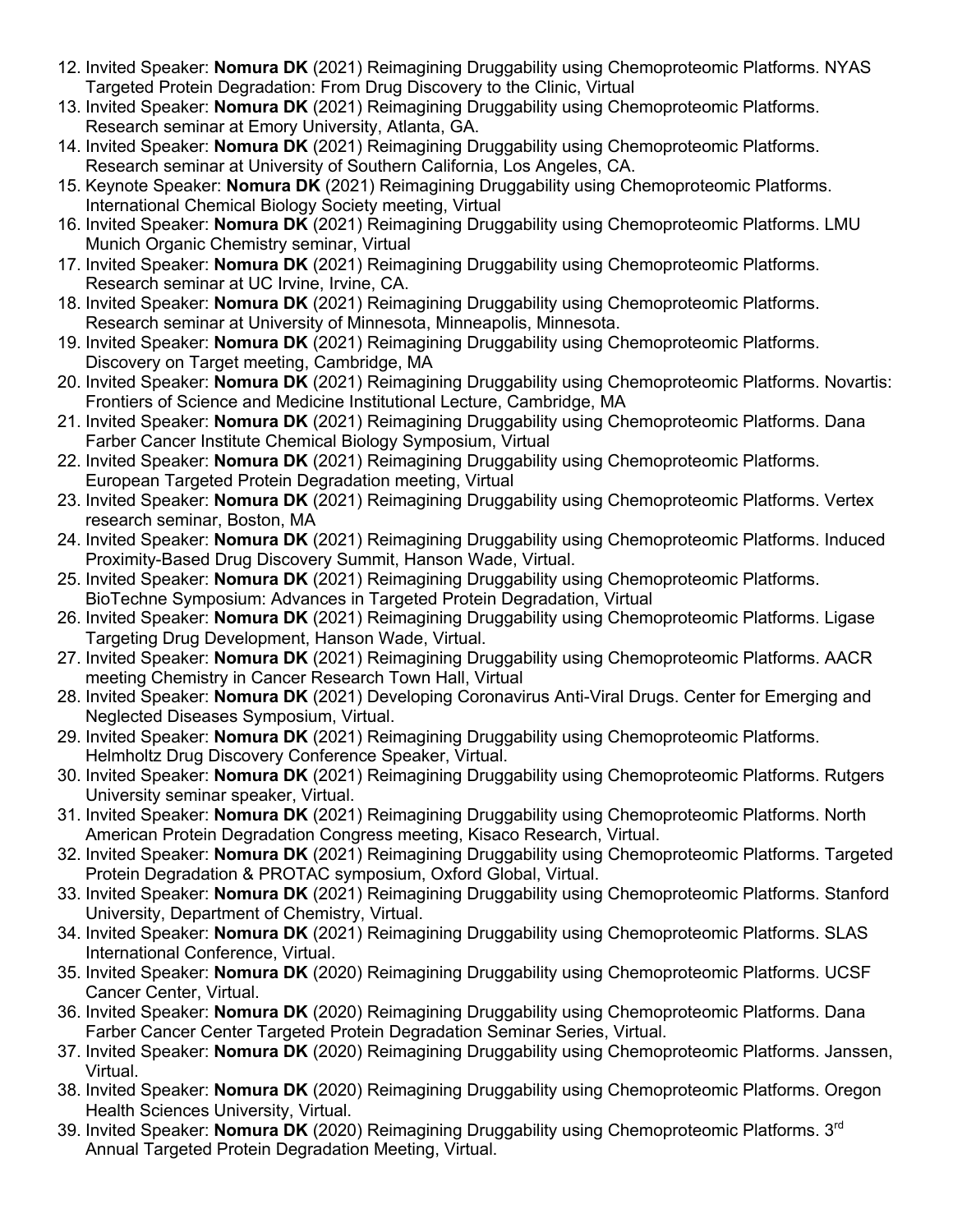- 40. Invited Speaker: **Nomura DK** (2020) Reimagining Druggability using Chemoproteomic Platforms. 18th Annual Discovery on Target Conference, Virtual.
- 41. Invited Speaker: **Nomura DK** (2020) Reimagining Druggability using Chemoproteomic Platforms. Northwestern University Department of Chemistry, Virtual.
- 42. Invited Speaker: **Nomura DK** (2020) Reimagining Druggability using Chemoproteomic Platforms. Pfizer, Virtual.
- 43. Invited Speaker: **Nomura DK** (2020) Reimagining Druggability using Chemoproteomic Platforms. Transcription Factor Drug Development Conference, Virtual.
- 44. Invited Speaker: **Nomura DK** (2020) Reimagining Druggability using Chemoproteomic Platforms. Seminar at Cygnal Therapeutics, Virtual.
- 45. Invited Speaker: **Nomura DK** (2020) Reimagining Druggability using Chemoproteomic Platforms. Natural Products Symposium at the New York Academy of Sciences, Virtual.
- 46. Invited Speaker: **Nomura DK** (2020) Reimagining Druggability using Chemoproteomic Platforms. North American Targeted Degradation Summit. San Diego, CA.
- 47. Invited Speaker: **Nomura DK** (2020) Reimagining Druggability using Chemoproteomic Platforms. The Mark Foundation for Cancer Research Induced Proximity Meeting, New York, New York
- 48. Invited Speaker: **Nomura DK** (2019) Reimagining Druggability using Chemoproteomic Platforms. MIT/Broad Institute Chemical Biology seminar series, Cambridge, MA
- 49. Invited Speaker: **Nomura DK** (2019) Reimagining Druggability using Chemoproteomic Platforms. Seminar at Calico, South San Francisco, CA
- 50. Invited Speaker: **Nomura DK** (2019) Reimagining Druggability using Chemoproteomic Platforms. California Institute of Technology Chemical Biology seminar series, Pasadena, CA
- 51. Invited Speaker: **Nomura DK** (2019) Reimagining Druggability using Chemoproteomic Platforms. UT San Antonio, San Antonio, TX.
- 52. Invited Speaker: **Nomura DK** (2019) Reimagining Druggability using Chemoproteomic Platforms. Harvard University Chemistry and Chemical Biology seminar speaker, Cambridge, MA
- 53. Invited Speaker: **Nomura DK** (2019) Reimagining Druggability using Chemoproteomic Platforms. Memorial Sloan Kettering Cancer Center, New York, NY.
- 54. Invited Speaker: **Nomura DK** (2019) Reimagining Druggability using Chemoproteomic Platforms. Bayer Life Science Workshop: Chemical Biology—Jointly Exploring New Frontiers, Berlin, Germany
- 55. Invited Speaker: **Nomura DK** (2019) Reimagining Druggability using Chemoproteomic Platforms. 2nd Targeted Protein Degradation Summit meeting, Boston, MA
- 56. Invited Speaker: **Nomura DK** (2019) Reimagining Druggability using Chemoproteomic Platforms. Northwestern University, Chicago, IL.
- 57. Invited Speaker: **Nomura DK** (2019) Reimagining Druggability using Chemoproteomic Platforms. American Chemical Society meeting, Targeted Protein Degradation session, San Diego, CA.
- 58. Invited Speaker**: Nomura DK** (2019) Reimagining Druggability using Chemoproteomic Platforms. Janssen Pharmaceuticals seminar speaker, Springhouse, Pennsylvania.
- 59. Invited Speaker**: Nomura DK** (2019) Reimagining Druggability using Chemoproteomic Platforms. Targeted Drug Discovery Summit, Boston, MA.
- 60. Invited Speaker: Nomura DK (2019) Reimagining Druggability using Chemoproteomic Platforms. 60<sup>th</sup> International Conference on the Biosciences of Lipids, Tokyo, Japan.
- 61. Invited Speaker**: Nomura DK** (2019) Reimagining Druggability using Chemoproteomic Platforms. Bioorganic Chemistry Gordon Research Conference, Andover, NH.
- 62. Invited Speaker: **Nomura DK** (2019) Reimagining Druggability using Chemoproteomic Platforms. Novartis Institutes for BioMedical Research, Basel, Switzerland.
- 63. Invited Speaker**: Nomura DK** (2019) Reimagining Druggability using Chemoproteomic Platforms. European Targeted Protein Degradation meeting, Basel, Switzerland
- 64. Invited Speaker**: Nomura DK** (2019) Reimagining Druggability using Chemoproteomic Platforms. Cayman Chemical Biology Symposium at the University of Michigan, Ann Arbor, Ann Arbor, MI.
- 65. Invited Speaker**: Nomura DK** (2019) Reimagining Druggability using Chemoproteomic Platforms. Yale Chemical Biology symposium, New Haven, CT.
- 66. Invited Speaker**: Nomura DK** (2019) Reimagining Druggability using Chemoproteomic Platforms. World Molecular Engineering Network meeting, Cabo San Lucas, Mexico.
- 67. Invited Speaker**: Nomura DK** (2019) Reimagining Druggability using Chemoproteomic Platforms. American Cancer Society meeting, Orlando, FL.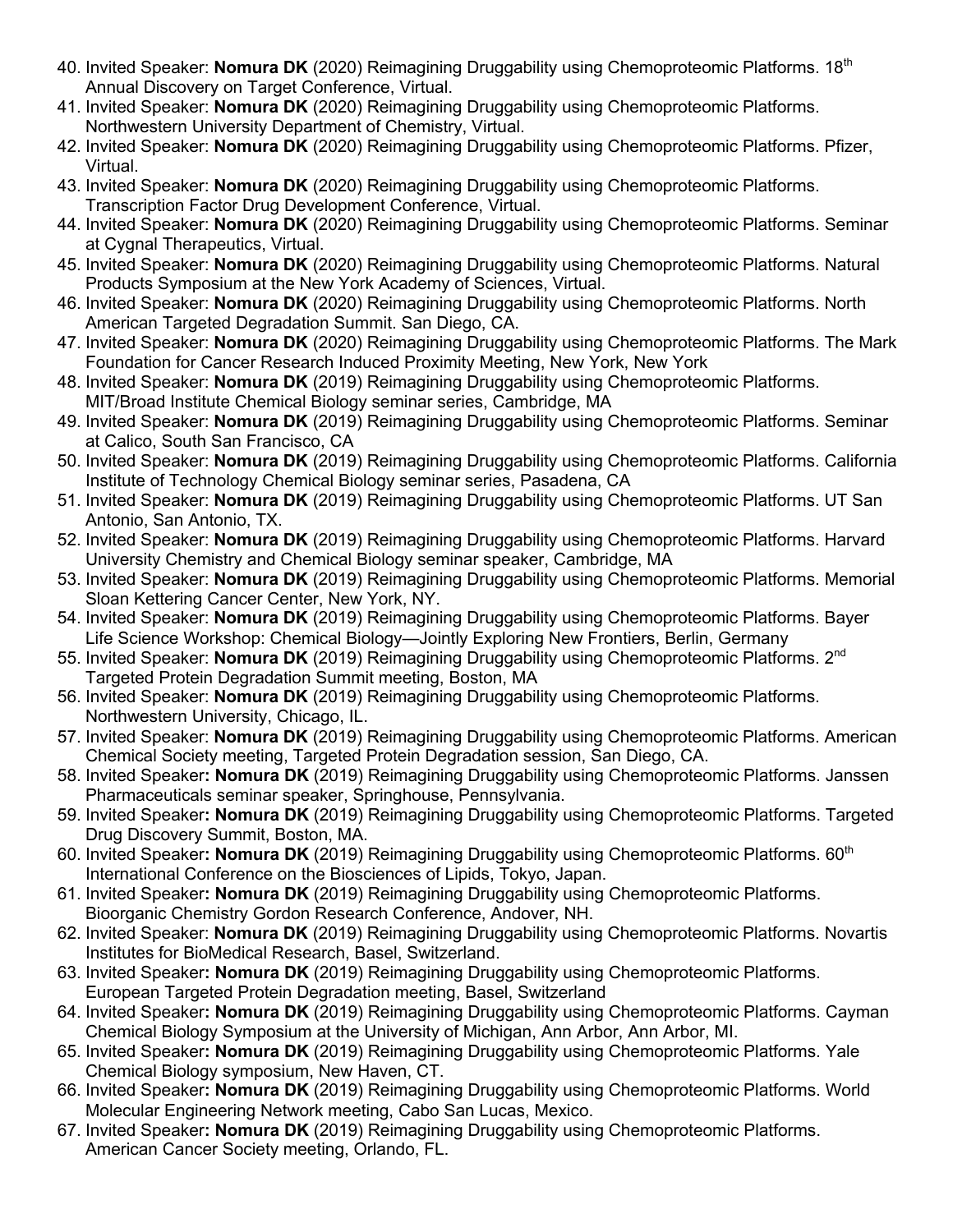- 68. Invited Speaker**: Nomura DK** (2019) Reimagining Druggability using Chemoproteomic Platforms. Structural Genomics Consortium Targeted Protein Degradation meeting, Toronto, CA.
- 69. Invited Speaker**: Nomura DK** (2019) Reimagining Druggability using Chemoproteomic Platforms. Mark Foundation for Cancer Research Symposium, New York, NY.
- 70. Invited Speaker: **Nomura DK** (2019) Reimagining Druggability using Chemoproteomic Platforms. Medicinal and Bioorganic Chemistry Foundation meeting, Steamboat, CO.
- 71. Invited Speaker: **Nomura DK** (2018) Redefining Druggability using Chemoproteomic Platforms. 1st Targeted Protein Degradation Summit meeting, Boston, MA
- 72. Invited Speaker: **Nomura DK** (2018) Redefining Druggability using Chemoproteomic Platforms. Merck and Co. Organic Chemistry Seminar Series, Kenilworth, NJ.
- 73. Invited Speaker: **Nomura DK** (2018) Redefining Druggability using Chemoproteomic Platforms. Caltech Department of Chemistry, Pasadena, California.
- 74. Invited Speaker: **Nomura DK** (2018) Redefining Druggability using Chemoproteomic Platforms. EMBO Enzymes and Catalysis meeting, Pavia, Italy.
- 75. Invited Speaker: **Nomura DK** (2018) Redefining Druggability using Chemoproteomic Platforms. City of Hope Research Institute, Los Angeles, CA
- 76. Invited Speaker: **Nomura DK** (2018) Redefining Druggability using Chemoproteomic Platforms. Structural Genomics Consortium on Target 2035. Berlin, Germany
- 77. Invited Speaker: **Nomura DK** (2018) Redefining Druggability using Chemoproteomic Platforms. BASF Metanomics, Berlin, Germany
- 78. Invited Speaker: **Nomura DK** (2018) Redefining Druggability using Chemoproteomic Platforms. Pharmaron, Beijing, China.
- 79. Invited Speaker: **Nomura DK** (2018) Redefining Druggability and Toxicology using Chemoproteomic Platforms. BASF-CARA Symposium, Santa Barbara, CA.
- 80. Invited Speaker: **Nomura DK** (2018) Redefining Druggability and Toxicology using Chemoproteomic Platforms. Cambridge Healthtech Institute's 17<sup>th</sup> Annual World Preclinical Congress, Boston, MA.
- 81. Invited Speaker: **Nomura DK** (2018) Redefining Druggability and Toxicology using Chemoproteomic Platforms. ACS National Medicinal Chemistry Symposium, Nashville, TN.
- 82. Invited Speaker: **Nomura DK** (2018) Redefining Druggability and Toxicology using Chemoproteomic Platforms. Merck, South San Francisco, CA.
- 83. Invited Speaker: **Nomura DK** (2018) Redefining Druggability and Toxicology using Chemoproteomic Platforms. 2018 San Antonio Drug Discovery Symposium, San Antonio, TX.
- 84. Invited Speaker: **Nomura DK** (2018) Redefining Druggability and Toxicology using Chemoproteomic Platforms. AACR meeting, Chicago, IL.
- 85. Invited Speaker and Session Chair: **Nomura DK** (2018) Redefining Druggability and Toxicology using Chemoproteomic Platforms. ASBMB meeting, San Diego, CA.
- 86. Invited Speaker: **Nomura DK** (2018) Redefining Druggability and Toxicology using Chemoproteomic Platforms. Agios, Cambridge, MA.
- 87. Invited Speaker: **Nomura DK** (2018) Redefining Druggability and Toxicology using Chemoproteomic Platforms. Astrazeneca, Waltham, MA.
- 88. Invited Speaker: **Nomura DK** (2018) Redefining Druggability and Toxicology using Chemoproteomic Platforms. University of California, Riverside, Riverside, CA.
- 89. Invited Speaker: **Nomura DK** (2018) Redefining Druggability using Chemoproteomic Platforms. Tumor Metabolism Keystone meeting, Snowbird, Utah.
- 90. Invited Speaker: **Nomura DK** (2017) Redefining Toxicology and Druggability using Chemoproteomic Platforms. Superfund Research Program meeting, Philadelphia, Pennsylvania.
- 91. Invited Speaker: **Nomura DK** (2017) Redefining Druggability using Chemoproteomic Platforms. Tufts University Medical School, Boston, MA.
- 92. Invited Speaker: **Nomura DK** (2017) Redefining Druggability using Chemoproteomic Platforms. University of Virginia, Charlottesville, VA.
- 93. Invited Speaker and Wendell Griffith Lecturer: **Nomura DK** (2017) Redefining Druggability using Chemoproteomic Platforms. St Louis University, St. Louis, MO.
- 94. Invited Speaker: **Nomura DK** (2017) Redefining Druggability using Chemoproteomic Platforms. AACR Advances in Breast Cancer Meeting, Hollywood, CA.
- 95. Invited Speaker: **Nomura DK** (2017) Redefining Druggability using Chemoproteomic Platforms. Austrian Proteomics Association meeting, Graz, Austria.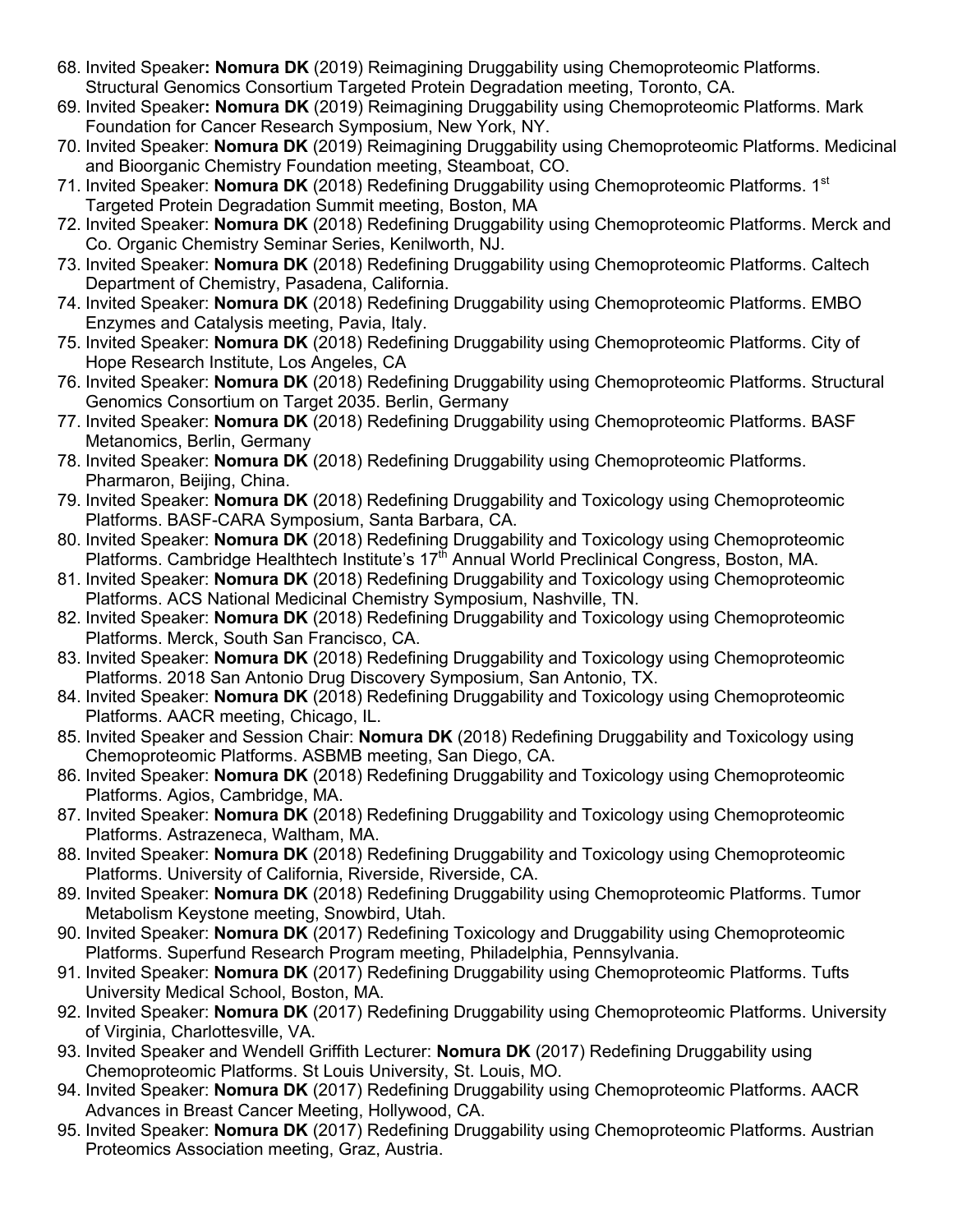- 96. Invited Speaker: **Nomura DK** (2017) Chemoproteomic Platforms for Mapping Druggable Hotspots in Disease. Enzymes, Coenzymes, & Metabolic Pathways Gordon Conference. Waterville Valley, NH.
- 97. Invited Speaker: **Nomura DK** (2017) Chemoproteomic and Metabolomic Platforms for Mapping Drivers of Disease. American Diabetes Association meeting. San Diego, CA.
- 98. Invited Speaker: **Nomura DK** (2017) Chemoproteomic Platforms for Mapping Druggable Hotspots in Disease. Royal Society of Chemistry Chemical Biology Symposium. London, UK.
- 99. Invited Speaker: **Nomura DK** (2017) Chemoproteomic Platforms for Mapping Druggable Hotspots in Disease. World Molecular Engineering Network conference, San Jose Del Cabo, Mexico.
- 100. Invited Speaker: **Nomura DK** (2017) Using Chemoproteomic and Metabolomic Platforms to Map Drivers of Human Disease, UCSF Breast Oncology Program Seminar, San Francisco, CA.
- 101. Invited Speaker: **Nomura DK** (2017) Using Chemoproteomic and Metabolomic Platforms to Map Drivers of Human Disease, Cold Spring Harbor Laboratory, Chemistry and Metabolism Symposium, Cold Spring Harbor, NY.
- 102. Invited Speaker: **Nomura DK** (2017) Using Chemoproteomic and Metabolomic Platforms to Map Drivers of Human Disease, Johns Hopkins Medical School, Department of Biological Chemistry, Baltimore, Maryland.
- 103. Invited Speaker: **Nomura DK** (2016) Using Chemoproteomic Platforms for Drug Discovery and Toxicology, The University of Syndey Charles Perkin Centre, Syndey, Australia.
- 104. Keynote Speaker: **Nomura DK** (2016) Using Chemoproteomic Platforms for Drug Discovery and Toxicology, Third Australian Lipids Meeting, Melbourne, Australia.
- 105. Invited Speaker: **Nomura DK** (2016) Using Chemoproteomic Platforms for Drug Discovery and Toxicology, University of Georgia, Athens, Georgia.
- 106. Invited Speaker: **Nomura DK** (2016) Using Chemoproteomic Platforms for Drug Discovery and Toxicology, UCSD Metabolomics Symposium, La Jolla, CA.
- 107. Invited Speaker: **Nomura DK** (2016) Using Chemoproteomic Platforms for Drug Discovery and Toxicology, Oregon Health State University, Portland, Oregon.
- 108. Invited Speaker: **Nomura DK** (2016) Using Chemoproteomic Platforms for Drug Discovery and Toxicology, Amgen South San Francisco, CA
- 109. Invited Speaker: **Nomura DK** (2016) Using Chemoproteomic Platforms for Drug Discovery and Toxicology, Vanderbilt University Chemical Biology Seminar Series, Nashville, Tenessee.
- 110. Invited Speaker: **Nomura DK** (2016) Using Chemoproteomic Platforms for Toxicology and Drug Discovery GETA (Genetic and Environmental Toxicology Association) Symposium, Oakland, CA.
- 111. Invited Speaker: **Nomura DK** (2016) Mapping Metabolic Drivers of Cancer using Chemoproteomic and Metabolomic Platforms. Gilead Medicinal Chemistry Seminar Series, Foster City, CA.
- 112. Invited Speaker: **Nomura DK** (2016) Mapping Metabolic Drivers of Cancer using Chemoproteomic and Metabolomic Platforms. Gordon Conference on Bioorganic Chemistry, New Hampshire.
- 113. Invited Speaker: **Nomura DK** (2016) Mapping Metabolic Drivers of Cancer using Chemoproteomic and Metabolomic Platforms. AACR National Meeting, New Orleans, Louisiana.
- 114. Invited Speaker: **Nomura DK** (2016) Mapping Metabolic Drivers of Disease using Chemoproteomic and Metabolomic Platforms. University of Pavia, Italy.
- 115. Invited Speaker: **Nomura DK** (2016) Mapping Metabolic Drivers of Disease using Chemoproteomic and Metabolomic Platforms. Medical University of Graz, Graz, Austria.
- 116. Invited Speaker: **Nomura DK** (2016) Mapping Metabolic Drivers of Disease using Chemoproteomic and Metabolomic Platforms. Keystone Science Lecture Speaker at National Institutes for Environmental Health Sciences, Research Triangle Park, North Carolina.
- 117. Invited Speaker: **Nomura DK** (2015) Mapping Metabolic Drivers of Disease using Chemoproteomic and Metabolomic Platforms. Cleveland Clinic, Cleveland, Ohio.
- 118. Invited Speaker: **Nomura DK** (2015) Mapping Metabolic Drivers of Disease using Chemoproteomic and Metabolomic Platforms. Purdue University, Department of Nutrition, Indiana.
- 119. Invited Speaker: **Nomura DK** (2015) Mapping Metabolic Drivers of Disease using Chemoproteomic and Metabolomic Platforms. UCLA, Los Angeles, California.
- 120. Invited Speaker: **Nomura DK** (2015) Mapping Metabolic Drivers of Disease using Chemoproteomic and Metabolomic Platforms. University of Wisconsin, Madison Department of Biochemistry, Madison, Wisconsin.
- 121. Invited Speaker: **Nomura DK** (2015) Mapping Metabolic Drivers of Disease using Chemoproteomic and Metabolomic Platforms. UCSF Cancer Center, San Francisco, CA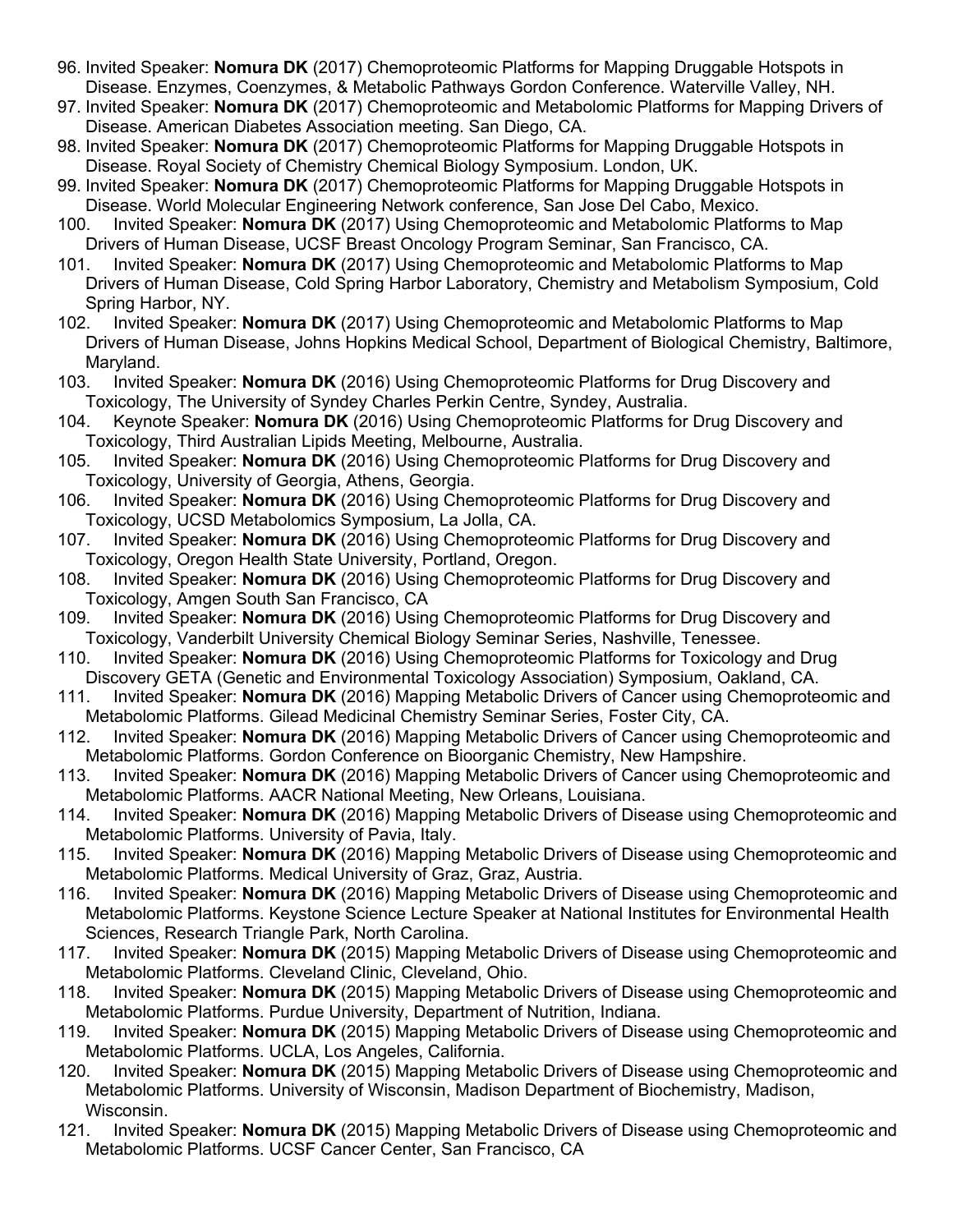- 122. Invited Speaker: **Nomura DK** (2015) Mapping Metabolic Drivers of Disease using Chemoproteomic and Metabolomic Platforms. UCSF Endocrinology, San Francisco, CA
- 123. Invited Speaker: **Nomura DK** (2015) Mapping Metabolic Drivers of Disease using Chemoproteomic and Metabolomic Platforms. UCSD Bioengineering Department, La Jolla, CA
- 124. Invited Speaker: **Nomura DK** (2015) Mapping Metabolic Drivers of Disease using Chemoproteomic and Metabolomic Platforms. Dana Farber Cancer Institute, Boston, Massachusetts.
- 125. Invited Keynote Speaker: **Nomura DK** (2015) Mapping Metabolic Drivers of Cancer using Chemoproteomic and Metabolomic Platforms. Molecular and Cell Biology of Lipids Gordon Conference, Waterville Valley, New Hampshire.
- 126. Poster Presenter: **Nomura DK** (2015) Mapping Metabolic Drivers of Cancer using Chemoproteomic and Metabolomic Platforms. High Throughput Chemistry and Chemical Biology Gordon Conference, New London, New Hampshire.
- 127. Invited Speaker: **Nomura DK** (2015) Mapping Metabolic Drivers of Cancer using Chemoproteomic and Metabolomic Platforms. AACR Metabolism and Cancer meeting, Bellevue, Washington.
- 128. Invited Speaker: **Nomura DK** (2015) Mapping Metabolic Drivers of Disease using Chemoproteomic and Metabolomic Platforms. Lipid Maps Meeting 2015, La Jolla, CA.
- 129. Invited Speaker: **Nomura DK** (2015) Mapping Dysregulated Metabolic Pathways in Disease Using Chemoproteomic and Metabolomic Platforms, Dana Farber/Harvard Medical School, Boston, MA.
- 130. Invited Speaker: **Nomura DK** (2015) Mapping Dysregulated Metabolic Pathways in Disease Using Chemoproteomic and Metabolomic Platforms, Searle Meeting, Chicago, IL.
- 131. Invited Speaker: **Nomura DK** (2015) Mapping Dysregulated Metabolic Pathways in Disease Using Chemoproteomic and Metabolomic Platforms, University of Chicago, Chicago, IL.
- 132. Invited Speaker: **Nomura DK** (2015) Mapping Dysregulated Lipid Metabolism in Disease using Chemoproteomic and Metabolomic Platforms, RIKEN, Yokohama, Japan.
- 133. Invited Speaker: **Nomura DK** (2015) Mapping Dysregulated Lipid Metabolism in Disease using Chemoproteomic and Metabolomic Platforms, Phospholipase Meeting, Tokyo, Japan.
- 134. Seminar speaker: **Nomura DK** (2014) Chemoproteomic and Metabolomic Strategies for Drug Discovery and Toxicology, UC Berkeley, Nutritional Sciences and Toxicology Department
- 135. Poster/Talk: **Nomura DK** (2014) Mapping Dysregulated Metabolic Pathways in Cancer Using Functional Proteomic and Metabolomic Platforms, Gordon Conference, Coenzymes, and Metabolic Pathways, Waterville Valley, NH.
- 136. Invited Speaker: **Nomura DK** (2014) Chemoproteomic and Metabolomic Strategies for Drug Discovery and Toxicology, Genentech, South San Francisco, CA Investigative Toxicology Division
- 137. Poster: **Nomura DK** (2014) Mapping Dysregulated Metabolic Pathways in Cancer Using Functional Proteomic and Metabolomic Platforms, Searle Scholars Meeting, Chicago, IL.
- 138. Invited Speaker: **Nomura DK** (2014) Mapping Dysregulated Lipid Metabolism in Cancer using Chemoproteomic and Metabolomic Platforms, ASBMB meeting, San Diego, CA.
- 139. Invited Speaker: **Nomura DK** (2014) Mapping Dysregulated Lipid Metabolism in Cancer using Chemoproteomic and Metabolomic Platforms, Keystone Meeting on Tumor Metabolism, Whistler, Canada.
- 140. Invited Speaker: **Nomura DK** (2014) Validating Monoacylglycerol Lipase Inhibitors in Combatting Parkinson's Disease, Michael J Fox Foundation, New York, NY.
- 141. Invited Seminar Speaker: **Nomura DK** (2014) Mapping Dysregulated Metabolic Pathways in Disease using Chemoproteomic and Metabolomic Platforms, Karolinska Institute, Stockholm, Sweden.
- 142. Invited Seminar Speaker: **Nomura DK** (2014) Mapping Dysregulated Metabolic Pathways in Disease using Chemoproteomic and Metabolomic Platforms, University of Pavia, Pavia, Italy.
- 143. Invited Seminar Speaker: **Nomura DK** (2013) Mapping Dysregulated Metabolic Pathways in Disease using Chemoproteomic and Metabolomic Platforms, Novartis, Cambridge, MA.
- 144. Invited Seminar Speaker: **Nomura DK** (2013) Mapping Dysregulated Metabolic Pathways in Disease using Chemoproteomic and Metabolomic Platforms, UC Merced, Merced, CA.
- 145. Invited Speaker: **Nomura DK** (2013) Endocannabinoid hydrolysis generates eicosanoids that promote inflammation. Bioactive Lipids in Cancer, Inflammation, and Related Diseases meeting, San Juan, Puerto Rico—received Eicosanoids Research Foundation Young Investigator Award.
- 146. Keynote Speaker: **Nomura DK** (2013) Chemoproteomic and Metabolomic Strategies for Drug Discovery and Toxicology. NorCal Society of Toxicology meeting, South San Francisco, CA.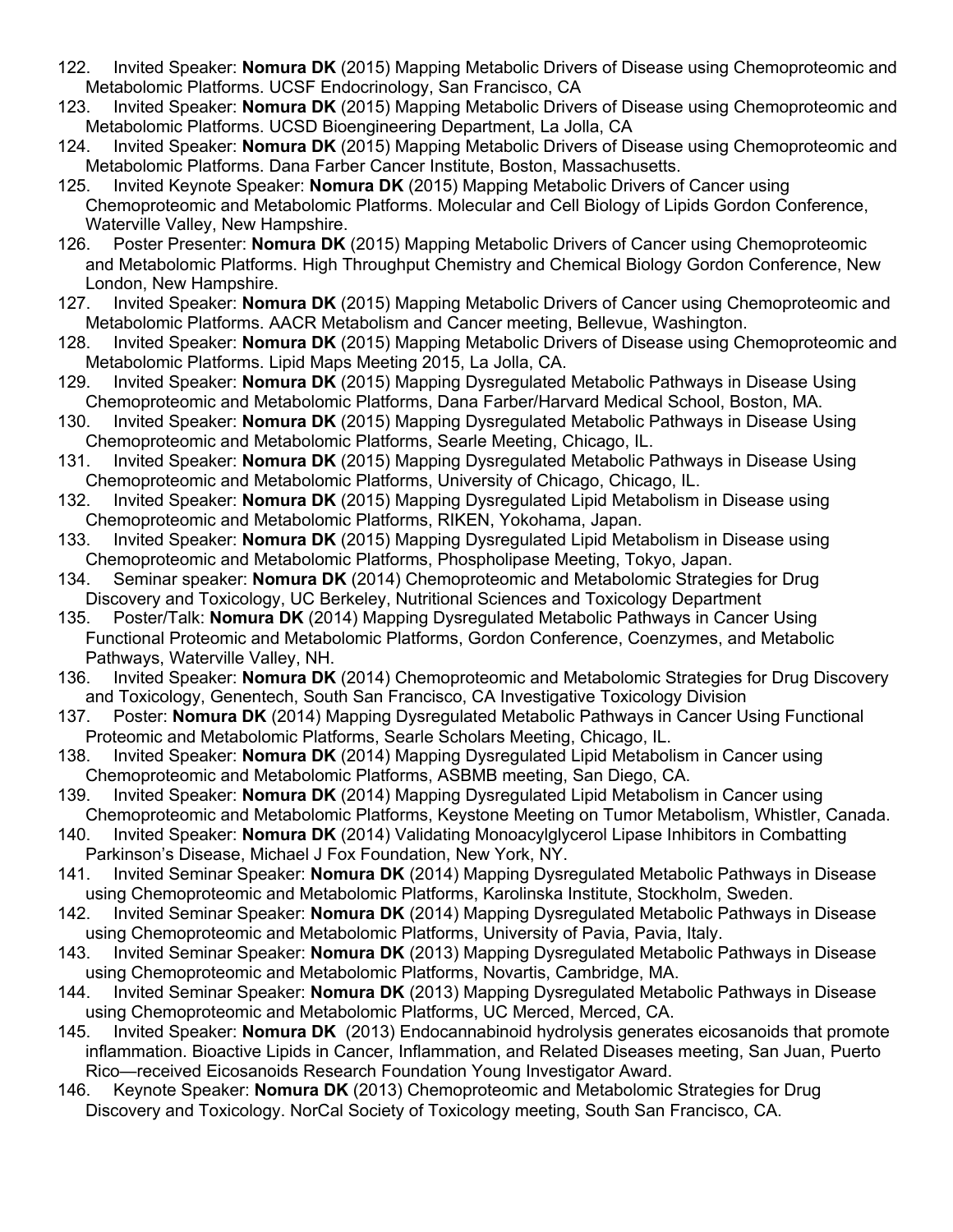- 147. Invited Speaker: **Nomura DK** (2013) Mapping dysregulated metabolic pathways in disease using functional proteomic and metabolomic platforms. Symposium on Frontier Sciences on New Drug Discovery, Tsinghua University, Beijing, China.
- 148. Invited Speaker: **Nomura DK** (2013) Mapping dysregulated metabolic pathways in disease using functional proteomic and metabolomic platforms. Transatlantic Frontiers of Chemistry (TFOC) meeting, American Chemical Society, Kloster Seon, Germany.
- 149. Invited Speaker: **Nomura DK** (2013) Endocannabinoid hydrolysis generates eicosanoids that promote inflammation. Gordon conference Molecular and Cellular Biology of Lipids, New Hampshire, NJ
- 150. Poster: **Nomura DK** (2013) Mapping dysregulated metabolic pathways in cancer. Gordon conference bioorganic chemistry, New Hampshire, NJ.
- 151. Poster: **Nomura DK** (2013) Mapping Dysregulated Metabolic Pathways in Cancer Using Functional Proteomic and Metabolomic Platforms, Searle Scholars Meeting, Chicago, IL.
- 152. Invited Speaker: **Nomura DK** (2013) Mapping Dysregulated Metabolic Pathways in Disease using Functional Proteomic and Metabolomic Platforms. Seminar speaker at UC Berkeley, Department of Molecular and Cell Biology, Berkeley, CA
- 153. Invited Speaker: **Nomura DK** (2013) Endocannabinoid hydrolysis generates brain prostaglandins that promote neuroinflammation. Seminar speaker at University of Minnesota, Minneapolis, MN.
- 154. Invited Speaker: **Nomura DK** (2012) Mapping dysregulated metabolic pathways in disease using functional proteomic and metabolomic platforms. Seminar speaker at Agilent, Santa Clara, CA.
- 155. Invited Speaker: **Nomura DK** (2012) Endocannabinoid hydrolysis generates brain prostaglandins that promote neuroinflammation. Seminar speaker at Pfizer Neuroscience, Cambridge, MA.
- 156. Invited Speaker: **Nomura DK** (2012) Mapping Dysregulated Metabolic Pathways using Functional Chemoproteomic and Metabolomic Platforms. Seminar Speaker at Children's Hospital Oakland Research Institute, Oakland, CA.
- 157. Keynote Invited Speaker: **Nomura DK** (2012) Mapping dysregulated metabolic pathways in cancer using functional proteomic and metabolomic platforms. Austrian Proteomics Research Symposium, Graz, Austria.
- 158. Invited Speaker: **Nomura DK**. (2012) Endocannabinoid hydrolysis generates brain prostaglandins that promote neuroinflammation. *International Cannabinoid Research Society* meeting, Freiberg, Germany.
- 159. Poster: **Nomura DK** and Samad TA (2012) Metabolomic profiling for mapping anti-inflammatory pathways in neurodegenerative disease. *Genetics and Chemistry Cell Symposium,* Cambridge, Massachusetts.
- 160. Invited Speaker: **Nomura DK** (2012) Endocannabinoid hydrolysis generates brain eicosanoids that promote neuroinflammation. *SciCafe* hosted by Nature Biotechnology and Nature Medicine at the Gladstone Institute, San Francisco, CA
- 161. Poster: **Nomura DK** and Cravatt BF (2011) Monoacylglycerol Lipase Exerts Bidirectional Control over Endocannabinoid and Fatty Acid Pathways to Support Prostate Cancer. Cancer Chemical Biology meeting sponsored by Nature Chemical Biology, Cambridge, Massachusetts.
- 162. Invited Speaker: **Nomura DK** (2011) Mapping dysregulated metabolic pathways in cancer using activity-based proteomics. American Chemical Society meeting, Denver, Colorado.
- 163. Invited Speaker: **Nomura DK,** Cravatt BF (2011) Mapping dysregulated metabolic pathways in cancer. American Association for Cancer Research meeting, Orlando, Florida.
- 164. Invited Speaker: **Nomura DK**, Long JZ, Cravatt BF, Casida JE. (2010) Annotating the role of monoacylglycerol lipase in cancer and in the brain. American Chemical Society meeting, San Francisco, California.
- 165. Invited Speaker: **Nomura DK**. (2009) Chemical Approaches to Annotating Toxicological and Biological Systems. University of California Toxic Substances & Teaching Program Symposium, Berkeley, California.
- 166. Poster: **Nomura DK**, Blankman JL, Simon GM, Cravatt BF, Casida JE. (2008) Maximal activation of the endocannabinoid system by organophosphorus nerve agents. University of California Toxic Substances Research & Teaching Program Symposium, Riverside, California.
- 167. Poster: **Nomura DK**, Casida JE. (2007) Acetyl monoalkylglycerol ether deacetylase: an organophosphate detoxifying enzyme and modulator of tumor growth. IXth Meeting on Cholinesterases, Souzhou, China.
- 168. Oral Presentation: **Nomura DK**, Durkin KA, Chiang KP, Quistad GB, Cravatt BF, Casida JE. (2006) Toxicological and Structural Features of KIAA1363: A Novel Detoxifying Enzyme for Organophosphorus Nerve Poisons. American Chemical Society meeting, San Francisco, CA.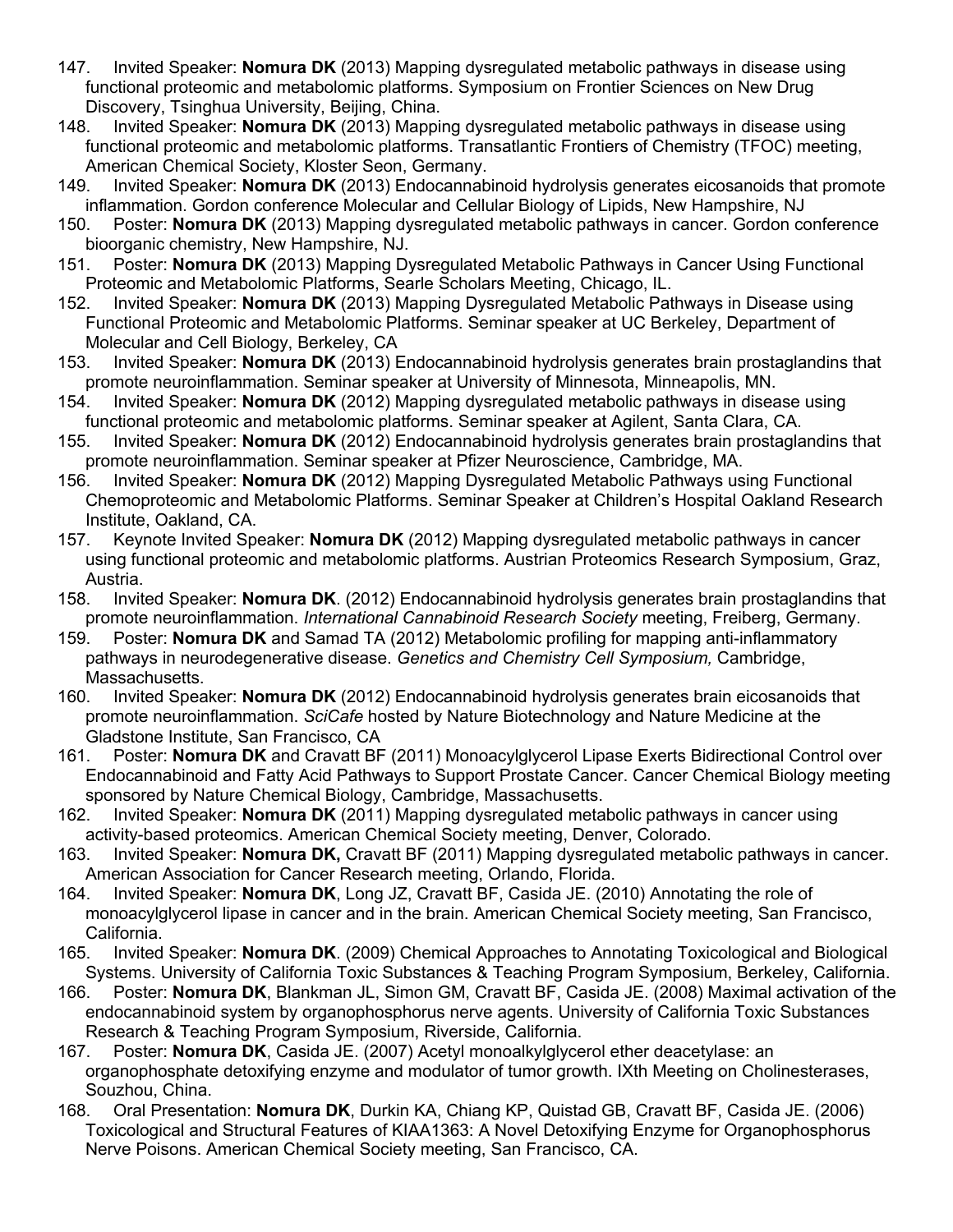169. Poster: **Nomura DK**, Leung D, Chiang KP, Quistad GB, Cravatt BF, Casida JE. (2005) A Brain Detoxifying Enzyme for Organophosphorus Nerve Poisons. American Chemical Society meeting, Washington, D.C.

| <b>Name</b>                         | <b>Position in the lab</b>        | <b>Current Position</b>                   |
|-------------------------------------|-----------------------------------|-------------------------------------------|
| Yuki Terauchi (2022-current)        | <b>Visiting Scholar</b>           | Scientist at Otsuka Pharma                |
| Melissa Lim (2022-current)          | <b>Graduate Student</b>           |                                           |
| Hannah Rosen (2022-current)         | <b>Graduate Student</b>           |                                           |
| Seong Ho (Johnny) Hong (2022-       | <b>Postdoctoral Fellow</b>        |                                           |
| current)                            |                                   |                                           |
| Hannah Grupe (2022-current)         | <b>Research Technician</b>        |                                           |
| Nathan Hsu (2022-current)           | Undergraduate Researcher          |                                           |
| Zoe Duong (2022-current)            | Undergraduate Researcher          |                                           |
| Melissa Pighetti (2021-2022)        | <b>Oxford University Exchange</b> | PhD program at Princeton University       |
|                                     | <b>Student</b>                    |                                           |
| Emily Heller (2021-current)         | Undergraduate Researcher          |                                           |
| Emily Ho (2021-current)             | Undergraduate Researcher          |                                           |
| Halime Yilmaz (2021-current)        | Undergraduate Researcher          |                                           |
| Amy Cho (2021-current)              | Undergraduate Researcher          |                                           |
| Kaila Nishikawa (2021-current)      | Undergraduate Researcher          |                                           |
| Anand Divakaran (2021-current)      | <b>Postdoctoral Fellow</b>        |                                           |
| Xavier Tao (2021-current)           | Undergraduate Researcher          |                                           |
| Belen E. Altamirano Poblano         | Undergraduate Researcher          |                                           |
| $(2021$ -current)                   |                                   |                                           |
| Katelyn Randal (2021-2022)          | Undergraduate Researcher          | PhD program at Stanford University        |
| Anoohya Panidapu (2021-current)     | Undergraduate Researcher          |                                           |
| Vienna Thomas (2020-current)        | <b>Graduate Student</b>           |                                           |
| Ethan Toriki (2020-current)         | <b>Graduate Student</b>           |                                           |
| Margot Meyers (2020-current)        | <b>Graduate Student</b>           |                                           |
| Abigail Estes (2020-2021)           | <b>Graduate Student</b>           |                                           |
| Elizabeth King (2020-current)       | <b>Graduate Student</b>           |                                           |
| Nafsika Forte (2020-current)        | <b>Postdoctoral Fellow</b>        |                                           |
| James Papatzimas (2020-current)     | <b>Postdoctoral Fellow</b>        |                                           |
| Matthew Cerda (2020-2021)           | <b>Postdoctoral Fellow</b>        |                                           |
| Charlotte Zammit (2020-current)     | <b>Postdoctoral Fellow</b>        |                                           |
| Qian Shao (2020-current)            | <b>Project Scientist</b>          |                                           |
| Helen Bui (2020-current)            | Undergraduate Researcher          |                                           |
| Yangzhi (Robby) Wang (2020-         | Undergraduate Researcher          |                                           |
| current)                            |                                   |                                           |
| Brian So (2019-2022)                | Undergraduate Researcher          | PhD program at Cornell University         |
| Michelle Tang (2019-2022)           | Undergraduate Researcher          | PhD program at Stanford University        |
| Jennifer Co (2019-2021)             | Undergraduate Researcher          | PhD program at Stanford University        |
| Erika Zhang (2019-2022)             | Undergraduate Researcher          | PhD program at MIT                        |
| Lydia Zhang (2019-current)          | <b>Graduate Researcher</b>        |                                           |
| Flor (Alicia) Gowans (2019-current) | <b>Graduate Researcher</b>        |                                           |
| Nathaniel Henning (2019-current)    | <b>Graduate Researcher</b>        |                                           |
| Deirdre Willgohs (2018-2018)        | Research Intern                   | <b>Student at Northwestern University</b> |
| Reagan Kennedy (2018-2018)          | Undergraduate Researcher          |                                           |
| Benjamin Fontaine (2018-2021)       | <b>Postdoctoral Fellow</b>        | <b>Scientist at LifeMine Therapeutics</b> |
| Lydia Boike (2018-current)          | <b>Graduate Researcher</b>        |                                           |
| Chad Altobelli (2018-2019)          | Undergraduate Researcher          | PhD program at UCSF                       |
| Angela Xiong (2018-2019)            | Undergraduate Researcher          | PhD program at Boston College             |
| Felix Majewski (2018-2020)          | Undergraduate Researcher          | PhD program at Stanford University        |
| Ross White (2018-2019)              | Undergradaute Researcher          | <b>Research Specialist at Scribe</b>      |
|                                     |                                   | Therapeutics                              |

## **Students/Researchers Supervised (w/ former and current position)**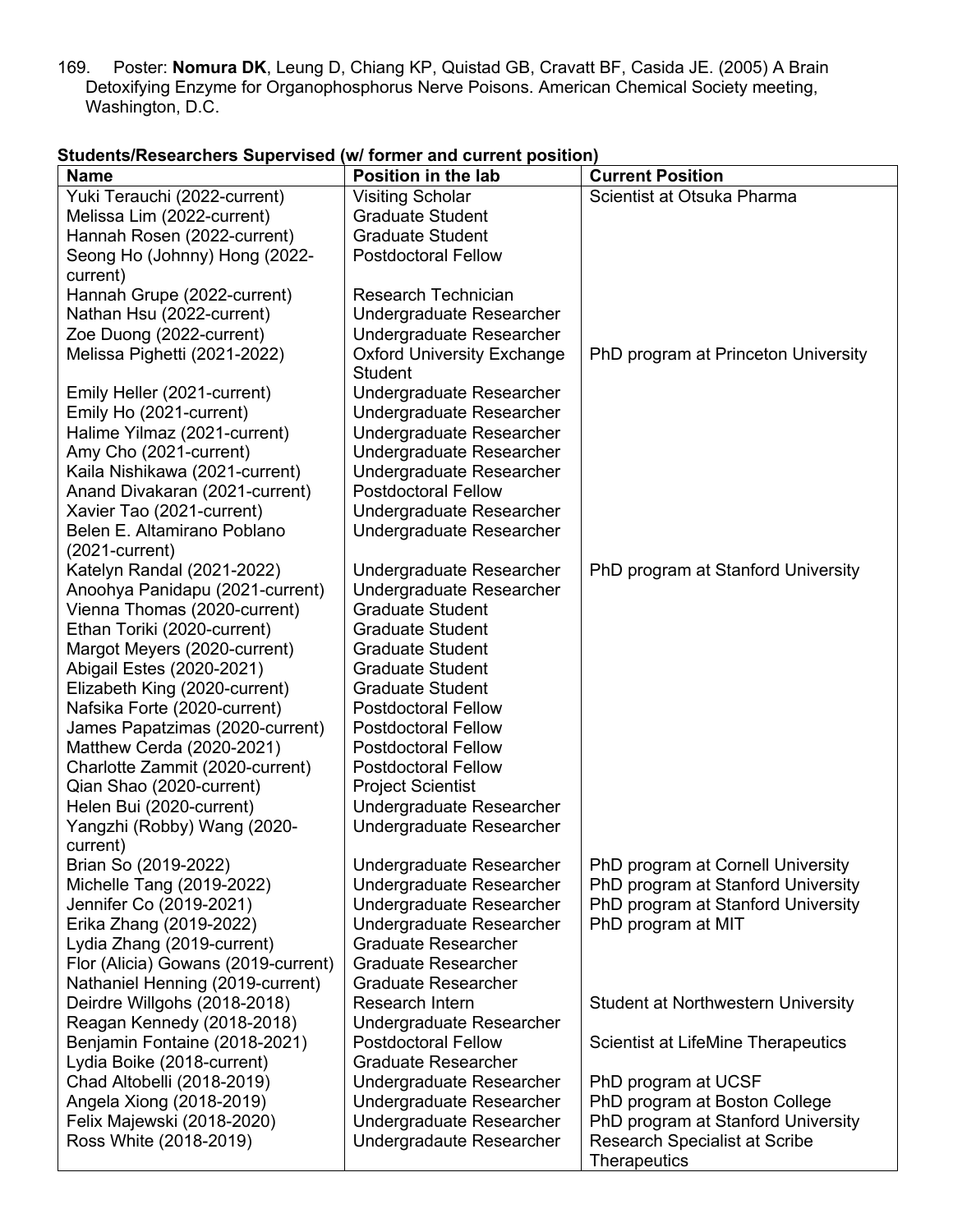| Liam McCarthy (2018-2018)                           | Summer Intern                |                                           |
|-----------------------------------------------------|------------------------------|-------------------------------------------|
| Sarah Buzsaki (2018-2020)                           | Undergraduate Researcher     | PhD program at Rice University            |
| May Fung (2018-2020)                                | <b>Postdoctoral Fellow</b>   | Scientist at Hong Kong Jockey Club        |
| Sasha Demeulenaere (2018-2018)                      | Undergraduate Researcher     |                                           |
| Kenneth Kim (2017-2021)                             | Undergraduate Researcher     |                                           |
| Samantha Tang (2017-2020)                           | Administrative and Lab       |                                           |
|                                                     | Assistant                    |                                           |
| Christine Thatcher (2017-2018)                      | Undergraduate Researcher     | Scientist at Lawrence Livermore           |
|                                                     |                              | <b>National Laboratory</b>                |
| Kyra Berger (2017-2018)                             | Undergraduate Researcher     |                                           |
| Yosuke Isobe (2018-2020)                            | <b>Postdoctoral Fellow</b>   | <b>Senior Scientist at RIKEN</b>          |
| Clive Yik Sham Chung (2017-2020)                    | <b>Postdoctoral Fellow</b>   | Assistant Professor at Hong Kong          |
|                                                     |                              | University                                |
| Katherine Near (2017-2019)                          | <b>Postdoctoral Fellow</b>   | <b>Scientist at Nurix</b>                 |
| Alexander Cioffi (2017-2019)                        | <b>Postdoctoral Fellow</b>   | <b>Scientist at Frontier Medicines</b>    |
| Lisha Ou (2017-2019)                                | Undergraduate Researcher     | PhD program at Stanford University        |
| Linda Waldherr (2017-2017)                          | <b>Visiting Grad Student</b> |                                           |
| Raymond Ho (2017-2018)                              | Undergraduate Researcher     |                                           |
| Sage Geher (2017-2017)                              | Undergraduate Researcher     | Research Assistant at University of       |
|                                                     |                              | Utah                                      |
| Mai Luo (2016-2020)                                 | <b>Postdoctoral Fellow</b>   | Assistant Professor at China              |
|                                                     |                              | <b>Agricultural University</b>            |
| Tamara Tomin (2016-2017)                            | <b>Visiting Grad Student</b> |                                           |
| Alex Renn (2016-2017)                               | Undergraduate Researcher     |                                           |
| Jordan Kleinman (2016-2019)                         | <b>Research Associate</b>    | PhD program at UCSF                       |
| Ashley Ives (2016-2017)                             | Undergraduate Researcher     | PhD program at Northwestern               |
|                                                     |                              | University                                |
| Sultana Mojadidi (2016-2016)                        | Undergraduate Researcher     |                                           |
| Jessica Spradlin (2016-2020)                        | <b>Graduate Researcher</b>   | <b>Genentech Postdoctoral Fellow</b>      |
| Carl Ward (2016-2020)                               | <b>Graduate Researcher</b>   | F99/K00 Postdoc at UCSF                   |
| Allison Roberts (2015-2018)                         | <b>Graduate Researcher</b>   | <b>Scientist at Frontier Medicines</b>    |
| Amanda Wiggenhorn (2016-2019)                       | <b>Research Associate</b>    | PhD program at Stanford University        |
| Joseph Hendricks (2016-2017)                        | Undergraduate Researcher     | PhD program at UC Berkeley                |
| Anna Flury (2016-2016)                              | Lab Assistant                |                                           |
|                                                     |                              | Medical student at Western University     |
| Haley Lehtola (2016-2018)                           | Undergraduate Researcher     | of Health Sciences                        |
| Yana Petri (2016-2019)                              | Research Associate           | PhD program at MIT                        |
|                                                     | Undergraduate Researcher     |                                           |
| Justin Wang (2016-2017)<br>Ivan Atencio (2016-2017) |                              |                                           |
|                                                     | Undergraduate Researcher     | Process Engineer at EXP                   |
| Andrew Hong (2016-2016)                             | Undergraduate Researcher     |                                           |
| Catherine Schneider (2015-2017)                     | <b>Graduate Researcher</b>   | PhD student at UC Berkeley                |
| Catherine Cascavita (2015-2016)                     | Lab Manager                  | Associate at Genentech                    |
| Elizabeth Grossman (2014-2019)                      | <b>Graduate Researcher</b>   | <b>Innovation Postdoc at Novartis</b>     |
| Michelle Luu (2015-2017)                            | Undergraduate Researcher     | <b>Emergency Room Scribe at Vituity</b>   |
| Deepika Raghavan (2015-2016)                        | Undergraduate Researcher     | Medical Student at University of Iowa     |
| Peter Yan (2015-2017)                               | Undergraduate Researcher     | <b>Medical Student at UCLA</b>            |
| Kimberly Anderson (2015-2018)                       | <b>Graduate Researcher</b>   | <b>Scientist at Frontier Medicines</b>    |
| Melanie Hubbuck (2015-2017)                         | <b>Graduate Researcher</b>   | PhD student at Washington University      |
| Megan Duckering (2015-2016)                         | Undergraduate Researcher     | Senior Life Sciences Consultant at        |
|                                                     |                              | Guidehouse                                |
| Angela Yang (2015-2015)                             | Undergraduate Researcher     | Research Assistant at Stanford            |
|                                                     |                              | University                                |
|                                                     |                              | <b>Associate Consultant with McKinsey</b> |
| <b>Charles Berdan (2014-2019)</b>                   | <b>Graduate Researcher</b>   | and Company                               |
| Wan-Min Ku (2014-2017)                              |                              |                                           |
|                                                     | Undergraduate Researcher     |                                           |